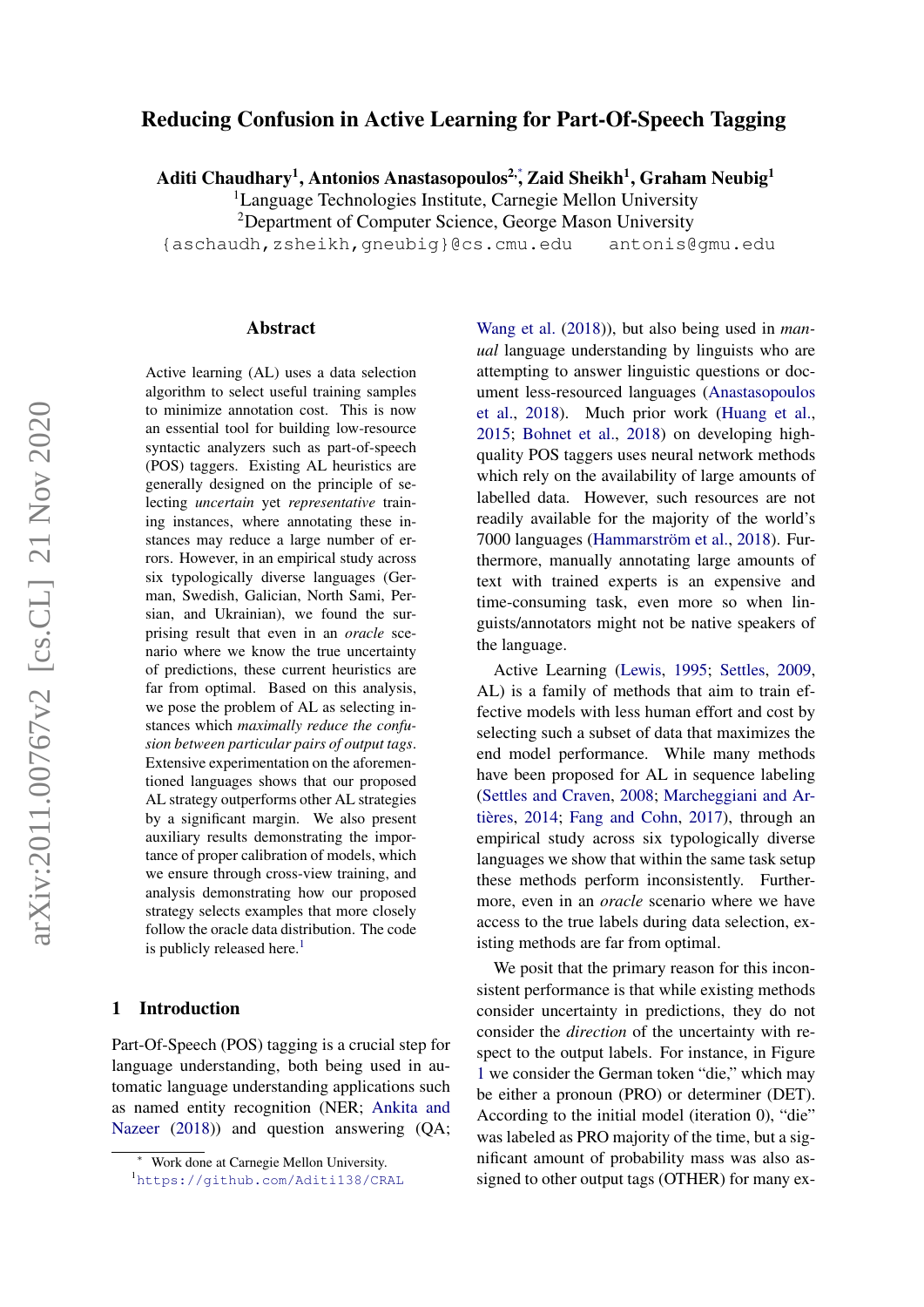

<span id="page-1-0"></span>Figure 1: Illustration of selecting representative token-tag combinations to reduce confusion between the output tags on the German token 'die' in an idealized scenario where we know true model confusion.

amples. Based on this, existing AL algorithms that select uncertain tokens will likely select "die" because it is frequent and its predictions are not certain, but they may select an instance of "die" with *either* a gold label of PRO or DET. Intuitively, because we would like to correct errors where tokens with true labels of DET are mis-labeled by the model as PRO, asking the human annotator to tag an instance with a true label of PRO, even if it is uncertain, is not likely to be of much benefit.

Inspired by this observation, we pose the problem of AL for part-of-speech tagging as selecting tokens which maximally *reduce the confusion* between the output tags. For instance, in the example we would attempt to pick a token-tag pair "die/DET" to reduce potential errors of the model over-predicting PRO despite its belief that DET is also a plausible option. We demonstrate the features of this model in an oracle setting where we know true model confusions (as in Figure [1\)](#page-1-0), and also describe how we can approximate this strategy when we do not know the true confusions.

We evaluate our proposed AL method by running simulation experiments on six typologically diverse languages namely German, Swedish, Galician, North Sami, Persian, and Ukrainian, improving upon models seeded with cross-lingual transfer from related languages [\(Cotterell and Heigold,](#page-12-4) [2017\)](#page-12-4). In addition, we conduct human annotation experiments on Griko, an endangered language that truly lacks significant resources. Our contributions are as follows:

1. We empirically demonstrate the shortcomings of existing AL methods under both conventional and "oracle" settings. Based on the subsequent analysis, we propose a new AL method which achieves +2.92 average per-token accuracy improvement over existing methods under conventional settings, and a +2.08 average pertoken accuracy improvement under the *oracle* setting.

- 2. We conduct extensive analysis measuring how the selected data using our proposed AL method closely matches the oracle data distribution.
- 3. We further demonstrate the importance of model calibration, the accuracy of the model's probability estimates themselves, and demonstrate that cross-view training [\(Clark et al.,](#page-12-5) [2018\)](#page-12-5) is an effective way to improve calibration.
- 4. We perform human annotation using the proposed method on an endangered language, Griko, and find our proposed method to perform better than the existing methods. In this process, we collect 300 new token-level annotations which will help further Griko NLP.

# <span id="page-1-1"></span>2 Background: Active Learning

Generally, Active Learning (AL) methods are designed to select data based on two criteria: "informativeness" and "representativeness" [\(Huang](#page-13-4) [et al.,](#page-13-4) [2010\)](#page-13-4). Informativeness represents the ability of the selected data to reduce the model uncertainty on its predictions, while representativeness measures how well the selected data represent the entire unlabeled data. AL is an iterative process and is typically implemented in a batched fashion for neural models [\(Sener and Savarese,](#page-14-3) [2018\)](#page-14-3). In a given iteration, a batch of data is selected using some heuristic on which the end model is trained until convergence. This trained model is then used to select the next batch for annotation, and so forth.

In this work we focus on *token-level* AL methods which require annotation of individual tokens in context, rather than full sequence annotation which is more time consuming. Given an unlabeled pool of sequences  $D = {\mathbf{x_1}, \mathbf{x_2}, \cdots, \mathbf{x_n}}$ and a model  $\theta$ ,  $P_{\theta}(y_{i,t} = j | \mathbf{x_i})$  denotes the output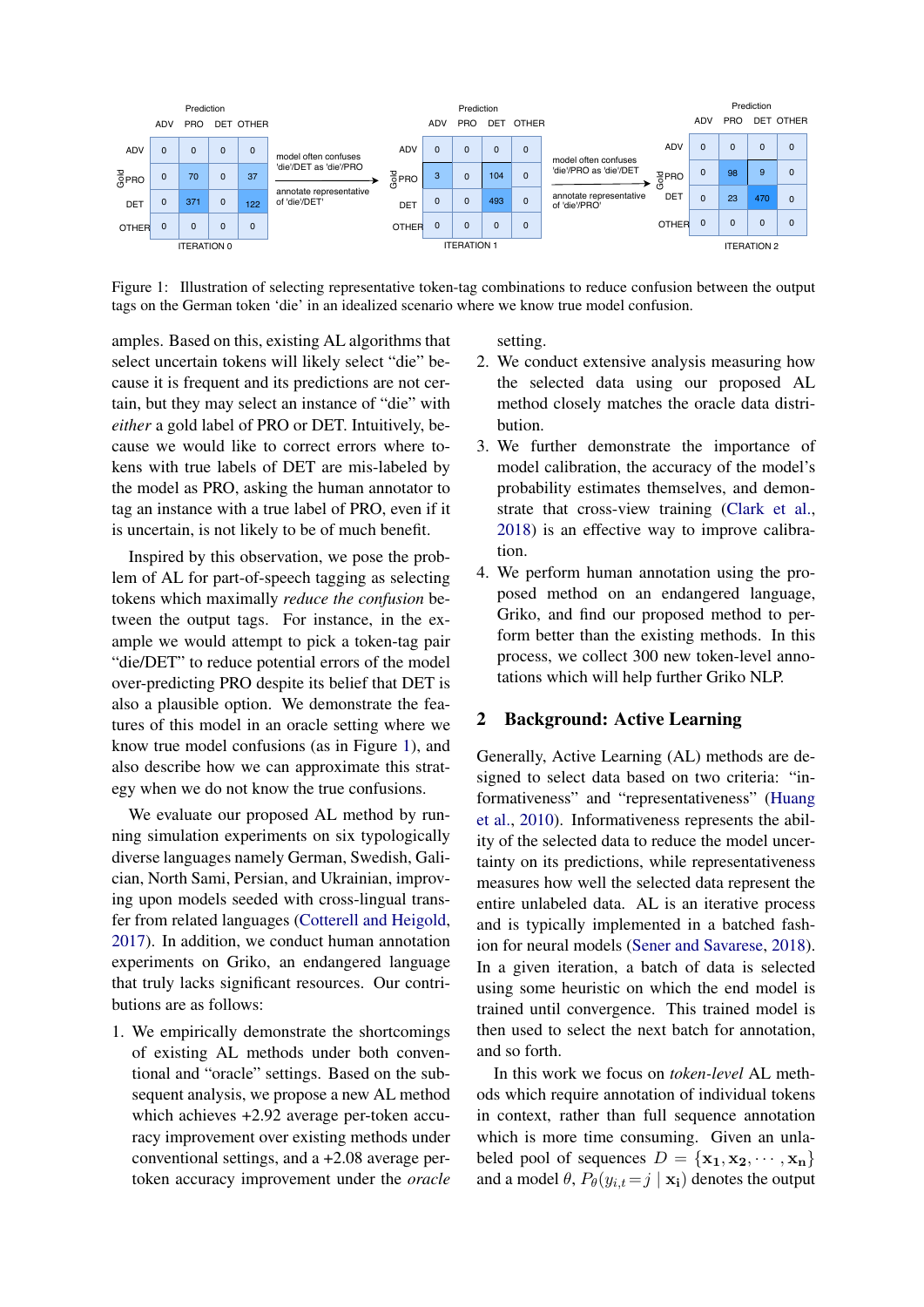probability of the output tag  $j \in \mathcal{J}$  produced by the model  $\theta$  for the token  $x_{i,t}$  in the input sequence  $x_i$ .  $J$  denotes the set of POS tags. Most popular methods [\(Settles,](#page-14-1) [2009;](#page-14-1) [Fang and Cohn,](#page-12-3) [2017\)](#page-12-3) define the "informativeness" using either *uncertainty sampling* or *query-by-committee*. We provide a brief review of these existing methods.

• Uncertainty Sampling (UNS; [Fang and Cohn](#page-12-3) [\(2017\)](#page-12-3)) selects the most uncertain word types in the unlabeled corpus  $D$  for annotation. First, they calculate the token entropy  $H(x_{i,t}; \theta)$  for each unlabeled sequence  $x_i \in D$  under model  $\theta$ , defined as

$$
p_{i,t,j} := P_{\theta}(y_{i,t} = j \mid \mathbf{x_i})
$$

$$
H(x_{i,t}; \theta) = -\sum_{j \in \mathcal{J}} p_{i,t,j} \log p_{i,t,j}
$$

Next, this entropy is aggregated over all token occurrences across  $D$  to get an uncertainty score  $S<sub>UNS</sub>(z)$  for each word type z:

$$
S_{\text{UNS}}(z) = \sum_{\mathbf{x_i} \in D} \sum_{x_{i,t} = z} H(x_{i,t}; \theta)
$$

• Query-by-commitee (QBC; [Settles and Craven](#page-14-2) [\(2008\)](#page-14-2)) selects the tokens having the highest disagreement between a committee of models  $C = \{\theta_1, \theta_2, \theta_3, \dots\}$  which is aggregated over all token occurrences. The token level disagreement scores are defined as

$$
S_{\text{DIS}}(x_{i,t}) = |C| - \max \sum_{y \in [\hat{y}_{i,t}^{\theta_1}, \hat{y}_{i,t}^{\theta_2}, \cdots, \hat{y}_{i,t}^{\theta_c}]} V(y),
$$

where  $V(y)$  is number of "votes" received for the token label y.  $\hat{y}_{i,t}^{\theta_c}$  is the prediction with the highest score according to model  $\theta_c$  for the token  $x_{i,t}$ . These disagreement scores are then aggregated over word types:

$$
S_{\rm QBC}(z) = \sum_{\mathbf{x_i} \in D} \sum_{x_{i,t} = z} S_{\rm DIS}(x_{i,t})
$$

Finally, regardless of whether we use an uncertainty-based or QBC-based score, the top b word types with the highest aggregated score are then selected as the to-label set

$$
X_{\text{LABEL}} = \text{b-arg}\max_{z} S(z),
$$

where b- arg max selects top  $b$  word types having the highest  $S(z)$ . [Fang and Cohn](#page-12-3) [\(2017\)](#page-12-3) and



<span id="page-2-1"></span>Figure 2: Illustrating the inconsistent performance of UNS-ORACLE and QBC-ORACLE methods. y-axis is difference in the POS accuracy for these two methods, averaged across 20 iterations having a batch size 50.

[Chaudhary et al.](#page-12-6) [\(2019\)](#page-12-6) further attempt to include the "representativeness" criterion by combining uncertainty sampling with a bias towards highfrequency tokens/spans.

Failings of current AL methods While these methods are widely used, in a preliminary empirical study we found that these existing methods are less-than optimal, and fail to bring consistent gains across multiple settings. Ideally, having a single strategy that performs the best across a diverse language set is useful for other researchers who plan to use AL for new languages. Instead of them experimenting with different strategies with human annotation, which is costly, having a single strategy known a-priori will reduce both time and human annotation effort. Specifically, we demonstrate this problem of inconsistency through a set of *oracle* experiments, where the data selection algorithm has access to the true labels. These experiments hope to serve as an upper-bound for their non-oracle counterparts, so if existing methods do not achieve gains even in this case, they will certainly be even less promising when true labels are not available at data selection time, as is the case in standard AL.

Concretely, as an oracle *uncertainty sampling* method UNS-ORACLE, we select types with the highest negative log likelihood of their true label. As an "oracle" *query-by-committee* method QBC-ORACLE, we select types having the largest number of incorrect predictions. We conduct 20 AL iterations for each of these methods across six typologically diverse languages.[2](#page-2-0)

First, we observe that between the oracle methods (Figure [2\)](#page-2-1) no method consistently performs the best across all six languages. Second, we find

<span id="page-2-0"></span><sup>&</sup>lt;sup>2</sup>More details on the experimental setup in Section  $\S$ 5.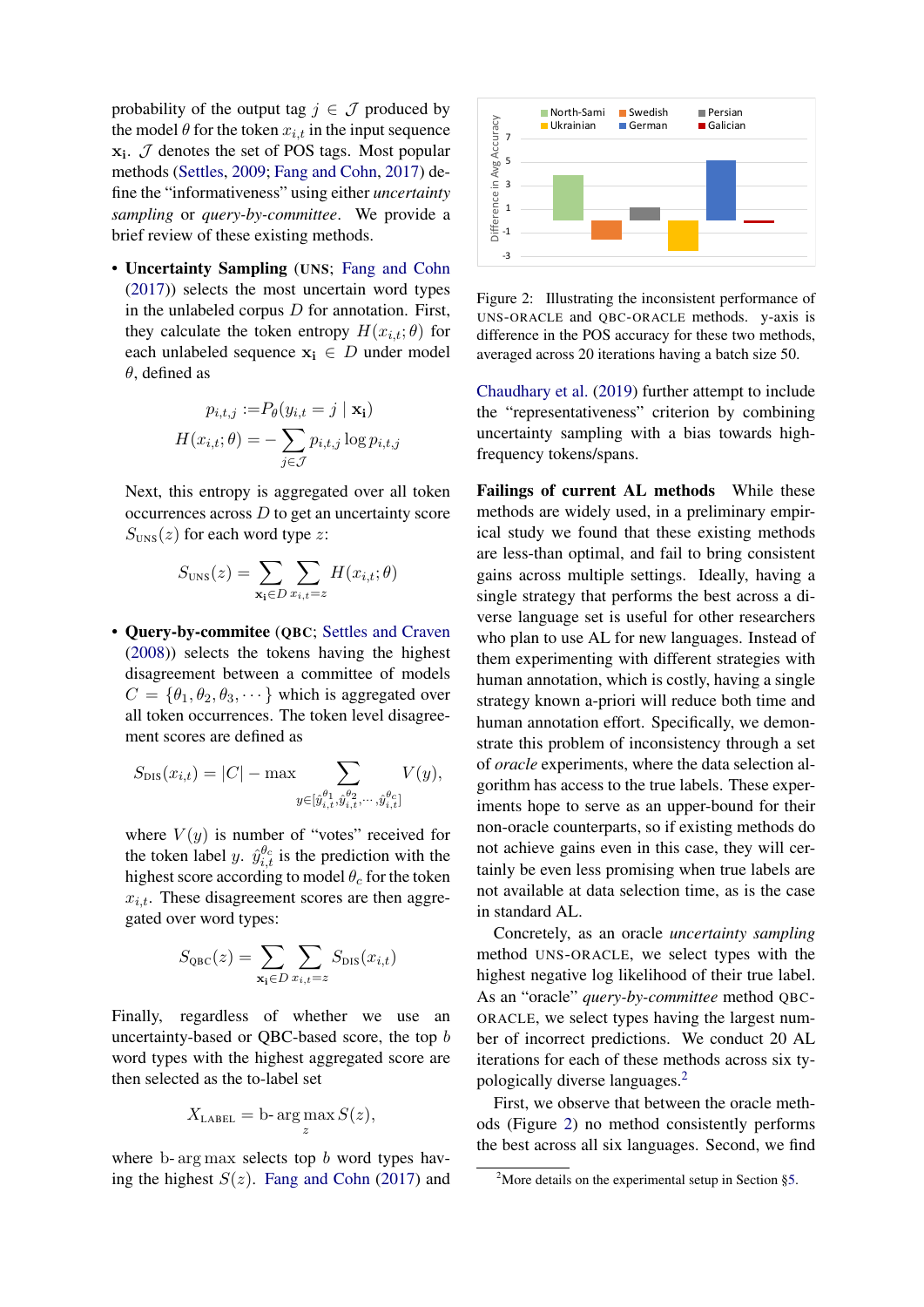|                             | QBC-ORACLE                                                                   | UNS-ORACLE |
|-----------------------------|------------------------------------------------------------------------------|------------|
| <b>ITERATION-1</b>   PART=1 |                                                                              | $ADP=1$    |
|                             | <b>ITERATION-2</b>   PART=1,ADP=1                                            | $ADP=2$    |
|                             |                                                                              |            |
|                             | ITERATION-3 ADV=1,PART=1,ADP=1 ADP=2<br>ITERATION-4 ADV=1,PART=1,ADP=2 ADP=3 |            |

<span id="page-3-0"></span>Table 1: Each cell is the tag selected for German token 'zu' at each iteration. Gold output tag distribution for 'zu' is ADP=194, PART=103, ADV=5, PROPN=5, ADJ=1.

that just considering uncertainty leads to unbalanced selection of the resulting tags. To drive this point across, Table [1](#page-3-0) shows the output tags selected for the German token 'zu' across multiple iterations. UNS-ORACLE selects the most frequent output tag, failing to select tokens from other output tags. Whereas QBC-ORACLE selects tokens having multiple tags, the distribution is not in proportion with the true tag distribution. Our hypothesis is that this inconsistent performance occurs because none of the methods consider the confusion between output tags while selecting data. This is especially important for POS tagging because we find that the existing methods tend to select highly syncretic word types. *Syncretism* is a linguistic phenomenon where distinctions required by syntax are not realized by morphology, meaning a word type can have multiple POS tags based on context. $3$  This is expected because syncretic word types, owing to their inherent ambiguity, cause high uncertainty which is the underlying criterion for most AL methods.

## <span id="page-3-3"></span>3 Confusion-Reducing Active Learning

To address the limitations of the existing methods, we propose a *confusion-reducing active learning* (CRAL) strategy, which aims at reducing the confusion between the output tags. In order to combine both "informativeness" and "representativeness", we follow a two-step algorithm:

1. Find the most confusing word types. The goal of this step is to find  $b$  word types which would *maximally reduce* the model confusion within the output tags. For each token  $x_{i,t}$  in the unlabeled sequence  $x_i \in D$ , we first define the confusion as the sum of probability  $P_{\theta}(y_{i,t} = j \mid \mathbf{x_i})$  of all output tags  $\mathcal J$  other than the highest probability output tag  $\hat{y}_{i,t}$ :

$$
S_{\text{CONF}}(x_{i,t}) = 1 - P_{\theta}(y_{i,t} = \hat{y}_{i,t} \mid \mathbf{x_i}),
$$

# <span id="page-3-2"></span>Algorithm 1 CONFUSION-REDUCING AL

- 1:  $D \leftarrow$  *unlabeled set of sequences* 2:  $Z \leftarrow \textit{vocabulary}$ 3: J ← *output tag-set* 4: b ← *active learning batch size* 5:  $P_{\theta}(y_{i,t} = j \mid \mathbf{x_i}) \leftarrow$  *marginal probability* 6:  $p_{i,t,j} := P_{\theta}(y_{i,t} = j | \mathbf{x_i})$ 7: for  $x_i \in D$  do
- 8: for  $(x_{i,t}) \in \mathbf{x_i}$  do
- 9:  $z \leftarrow x_{i,t}$ 10:  $S_{\text{CRAL}}(z) \leftarrow S_{\text{CRAL}}(z) + (1 - p_{i,t,\hat{y}_{i,t}})$
- 11:  $\hat{j} \leftarrow \arg \max_{j \in \mathcal{J} \setminus {\{\hat{y}_{i,t}\}}} p_{i,t,j}$
- 12:  $O_{\text{CRAL}}(z, \hat{j}) \leftarrow O_{\text{CRAL}}(z, \hat{j}) + 1$
- 13:  $X_{\text{INIT}} \leftarrow \text{b-arg max}_{z \in Z} S_{\text{CRAL}}(z)$
- 14: for  $z_k \in X_{\text{INIT}}$  do
- 15:  $j_k \leftarrow \arg \max_{j \in \mathcal{J}} O_{\text{CRAL}}(z_k, j)$
- 16: **for**  $x_{i,t} \in D$  s.t.  $x_{i,t} = z_k$  do
- 17:  $\mathbf{c}_{x_{i,t}} \leftarrow \text{enc}(x_{i,t})$
- 18:  $W_{x_{i,t}} = p_{i,t,j_k} * \mathbf{c}_{x_{i,t}}$
- 19:  $X_{\text{LABEL}}(z_k) = \text{CENTROID}\{W_{x_{i,t}=z_k}\}\$

then sum this over all instances of type  $z$ :

$$
S_{\text{CRAL}}(z) = \sum_{\mathbf{x_i} \in D} \sum_{x_{i,t} = z} S_{\text{CONF}}(x_{i,t}).
$$

Again selecting the top b types having the highest score (given by b- arg max) gives us the most confusing word types  $(X_{\text{INIT}})$ . For each token, we also store the output tag that had the second highest probability which we refer to as the "most confusing output tag" for a particular  $x_{i,t}$ :

$$
O(x_{i,t}, j) = \begin{cases} 1 & \text{if } j = \arg \max_{j \in \mathcal{J} \setminus \{\hat{y}_{i,t}\}} p_{i,t,j} \\ 0 & \text{otherwise.} \end{cases}
$$

For each word type  $z$ , we aggregate the frequency of the most confusing output tag across all token occurrences:

$$
O_{\text{CRAL}}(z,j) = \sum_{\mathbf{x_i} \in D} \sum_{x_{i,t} = z} O(x_{i,t}, j),
$$

and compute the output tag with the highest frequency as the most confusing output tag for type z:

$$
L(z) = \underset{j \in \mathcal{J}}{\arg \max} O_{\texttt{CRAL}}(z, j).
$$

For each of the top  $b$  most confusing word types, we retrieve its most confusing output tag

<span id="page-3-1"></span><sup>&</sup>lt;sup>3</sup>Details can be found in Section [§5.2,](#page-7-0) Table [3.](#page-7-1)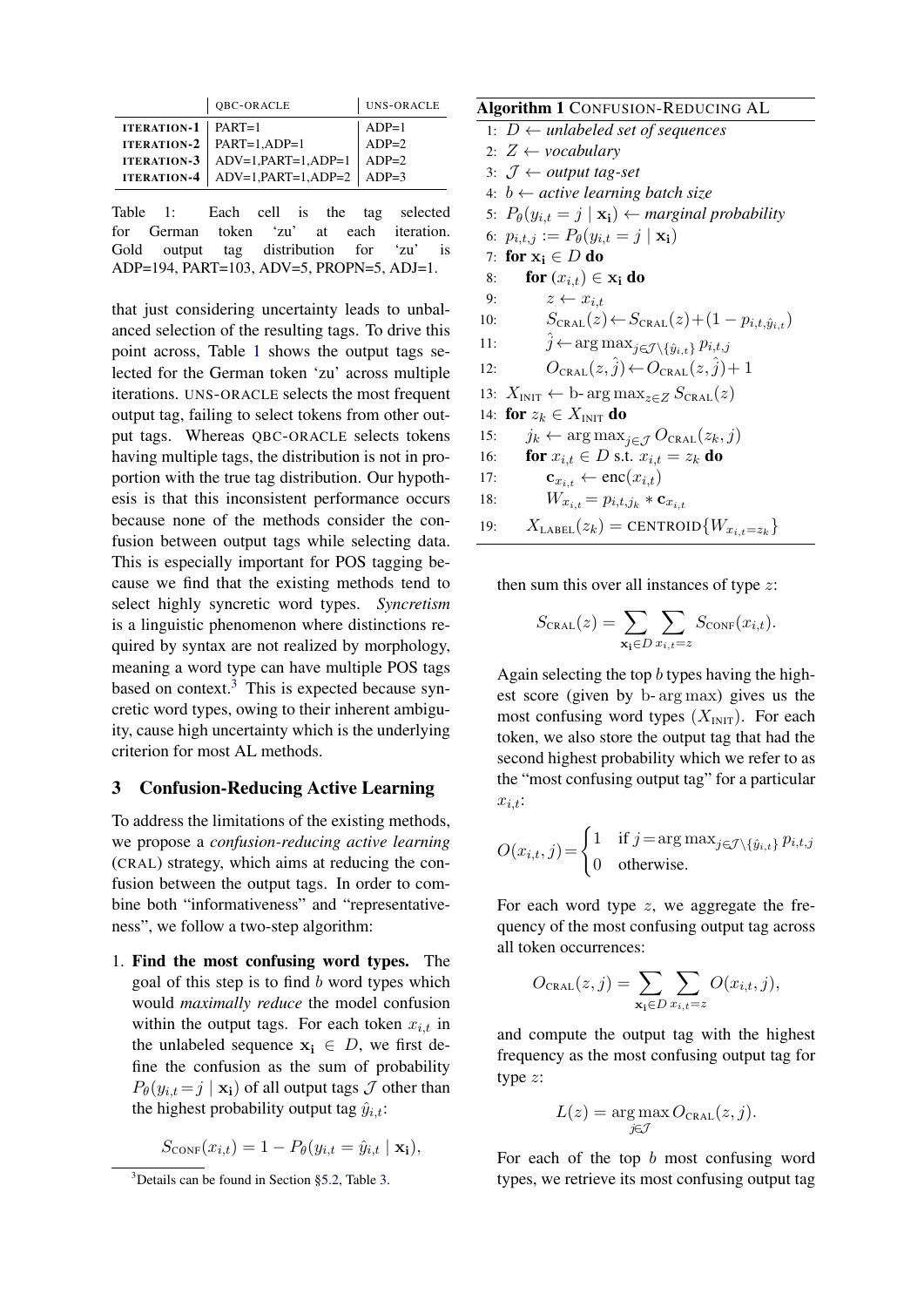resulting in type-tag pairs given by  $L_{\text{INIT}}$  =  $\{\langle z_1, j_1\rangle, \cdots \langle z_b, j_b\rangle\}.$  This process is illustrated in steps 7–14 in Algorithm [1.](#page-3-2)

2. Find the most representative token instances. Now that we have the most confusing type-tag pairs  $L_{\text{INIT}}$ , our final step is selecting the most representative token instances for annotation. For each type-tag tuple  $\langle z_k, j_k \rangle \in$  $L<sub>INIT</sub>$ , we first retrieve contextualized representations for all token occurrences  $(x_{i,t} = z_k)$ of the word-type  $z_k$  from the encoder of the POS model. We express this in shorthand as  $c_{i,t}$  := enc $(x_{i,t})$ . Since the true labels are unknown, there is no certain way of knowing which tokens have the "most confusing output tag" as the true label. Therefore, each token representation  $c_{i,t}$  is weighted with the model confidence of the most confusing tag  $j_k$  given by

$$
W_{x_{i,t}} = P_{\theta}(y_{i,t} = j_k | \mathbf{x_i}) * \mathbf{c}_{i,t}
$$

Finally, the token instance that is closest to the centroid of this weighted token set becomes the most representative instance for annotation. Going forward, we also refer to the most representative token instance as the centroid for simplicity.<sup>[4](#page-4-0)</sup> This process is repeated for each of the word-types  $z_k$  resulting in the to-label set  $X_{\text{LABEL}}$ . This is illustrated in steps 14–19 in Algorithm [1.](#page-3-2)

During the annotation process, the selected representative tokens of each selected confusing word type are presented in context similar to [Fang and](#page-12-3) [Cohn](#page-12-3) [\(2017\)](#page-12-3); [Chaudhary et al.](#page-12-6) [\(2019\)](#page-12-6).

#### 4 Model and Training Regimen

Now that we have a method to select data for annotation, we present our POS tagger in Section [§4.1,](#page-4-1) followed by the training algorithm in Section [§4.2.](#page-4-2)

#### <span id="page-4-1"></span>4.1 Model Architecture

Our POS tagging model is a hierarchical neural conditional random field (CRF) tagger [\(Ma and](#page-13-5) [Hovy,](#page-13-5) [2016;](#page-13-5) [Lample et al.,](#page-13-6) [2016;](#page-13-6) [Yang et al.,](#page-14-4) [2017\)](#page-14-4) Each token  $(x, t)$  from the input sequence x is first passed through a character-level Bi-LSTM, followed by a self-attention layer [\(Vaswani et al.,](#page-14-5) [2017\)](#page-14-5), followed by another Bi-LSTM to capture information about subword structure of the words Finally, these character-level representations are fed into a token-level Bi-LSTM in order to create contextual representations  $c_t = \overline{h}_t : \overline{h}_t$ , where  $\overline{h}_t$ and  $\overline{h}_t$  are the representations from the forward and backward LSTMs, and ":" denotes the concatenation operation. The encoded representations are then used by the CRF decoder to produce the output sequence.

Since we acquire token-level annotations, we cannot directly use the traditional CRF which expects a fully labeled sequence. Instead, we use a constrained CRF [\(Bellare and McCallum,](#page-12-7) [2007\)](#page-12-7) which computes the loss only for annotated tokens by marginalizing the un-annotated tokens, as has been used by prior token-level AL models [\(Fang](#page-12-3) [and Cohn,](#page-12-3) [2017;](#page-12-3) [Chaudhary et al.,](#page-12-6) [2019\)](#page-12-6) as well. Given an input sequence x and a label sequence y, traditional CRF computes the likelihood as follows:

$$
p_{\theta}(\mathbf{y}|\mathbf{x}) = \frac{\prod_{t=1}^{N} \psi_t(y_{t-1}, y_t, \mathbf{x}, t)}{Z(\mathbf{x})},
$$

$$
Z(\mathbf{x}) = \sum_{\mathbf{y} \in \mathbf{Y}(N)} \prod_{t=1}^{N} \psi_t(y_{t-1}, y_t, \mathbf{x}, t),
$$

where N is the length of the sequence,  $\mathbf{Y}(N)$  denotes the set of all possible label sequences with length N.  $\psi_t(y_{t-1}, y_t, \mathbf{x}) = \exp(\mathbf{W}_{y_{t-1}, y_t}^T \mathbf{x}_t +$  $\mathbf{b}_{y_{t-1},y_t}$ ) is the energy function where  $\mathbf{W}_{y_{t-1},y_t}^T$ and  $\mathbf{b}_{y_{t-1},y_t}$  are the weight vector and bias corresponding to label pair  $(y_{t-1}, y_t)$  respectively. In constrained CRF training,  $Y_L$  denotes the set of all possible sequences that are congruent with the observed annotations, and the likelihood is computed as:  $p_\theta(\mathbf{Y_L}|\mathbf{x}) = \sum_{\mathbf{y} \in \mathbf{Y_L}} p_\theta(\mathbf{y}|\mathbf{x}).$ 

## <span id="page-4-2"></span>4.2 Cross-view Training Regimen

In order to further improve the above model, we apply cross-view training (CVT), a semisupervised learning method [\(Clark et al.,](#page-12-5) [2018\)](#page-12-5). On unlabeled examples, CVT trains auxiliary prediction modules, which look at restricted "views" of an input sequence, to match the prediction from the full view. By forcing the auxiliary modules to match the full-view module, CVT improves the

<span id="page-4-0"></span><sup>4</sup> [Sener and Savarese](#page-14-3) [\(2018\) describe why choosing the](#page-13-5) [centroid is a good approximation of representativeness. They](#page-13-5) [pose AL as a core-set selection problem where a core set](#page-13-5) [is the subset of data on which the model if trained closely](#page-13-5) [matches the performance of the model trained on the entire](#page-13-5) [dataset. They show that finding the core set is equivalent](#page-13-5) to choosing b [center points such that the largest distance be](#page-13-5)[tween a data point and its nearest center is minimized. We](#page-13-5) [take inspiration from this result in using the centroid to be](#page-13-5) [the most representative instance.](#page-13-5)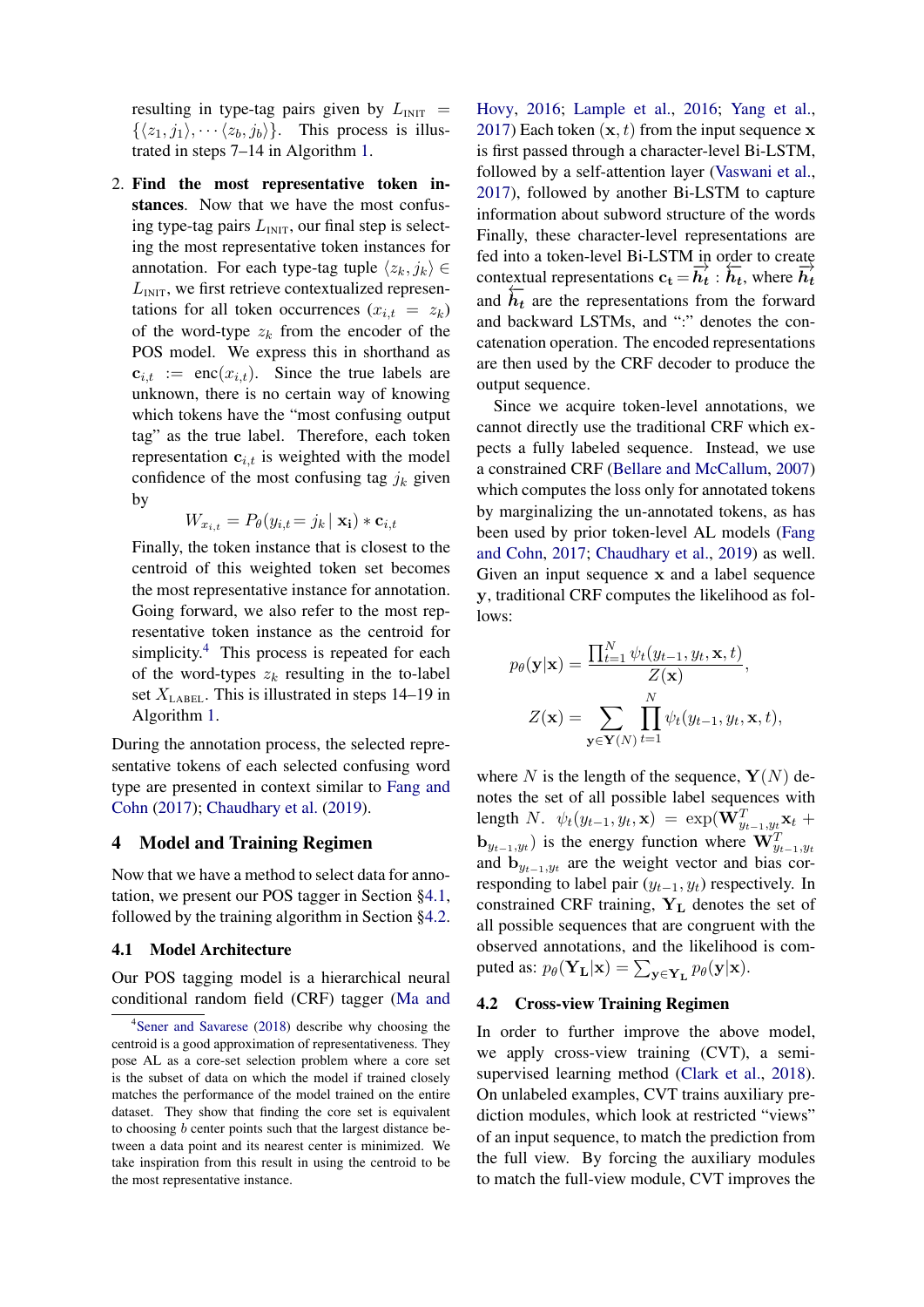model's representation learning. Not only does it help in improving the downstream performance under low-resource conditions, but also improves the model calibration overall ([§5.4\)](#page-9-0). Having a well-calibrated model is quite useful for AL, as a well-calibrated model tends to assign lower probabilities to "true" incorrect predictions which allows the AL measure to select these incorrect tokens for annotation.

CVT is comprised of four auxiliary prediction modules, namely: the forward module  $\theta_{fwd}$  which makes predictions without looking at the right of the current token, the backward module  $\theta_{bwd}$ which makes predictions without looking at the left of the current token, the future module  $\theta_{fut}$ which does not look at either the right context or the current token and, the past module  $\theta_{pst}$  which does not look at either the left context or the current token. The token representations  $c_t$  for each module can be seen as follows:

$$
\begin{aligned} \mathbf{c}_\mathbf{t}^\mathbf{fwd} &= \overrightarrow{\boldsymbol{h}_t}, & \mathbf{c}_\mathbf{t}^\mathbf{bwd} &= \overleftarrow{\boldsymbol{h}_t}, & \mathbf{c}_\mathbf{t}^\mathbf{full} &= \overrightarrow{\boldsymbol{h}_t} : \overleftarrow{\boldsymbol{h}_t}. \\ \mathbf{c}_\mathbf{t}^\mathbf{fut} &= \overrightarrow{\boldsymbol{h}_{t-1}}, & \mathbf{c}_\mathbf{t}^\mathbf{pst} &= \overleftarrow{\boldsymbol{h}_{t+1}}. \end{aligned}
$$

For an unlabeled sequence x, the full-view model  $\theta_{full}$  first produces soft targets  $p_{\theta}(\mathbf{y}|\mathbf{x})$  after inference. CVT matches the soft predictions from V auxiliary modules by minimizing their KLdivergence. Although CRF produces a probability distribution over all possible output sequences, for computational feasibility we compute the tokenlevel KL-divergence using  $p_{\theta}(y_t|\mathbf{x})$  which is the marginal probability distribution of token  $(x, t)$ over all output tags  $T$ . This is calculated easily from the forward-backward algorithm:

$$
L_{\text{cvT}} = \frac{1}{|D|} \sum_{\mathbf{x}_i \in D} \sum_{x_i, t \in \mathbf{x}_i} \sum_{v=1}^{V} KL(p_\theta^{full} || p_\theta^v)
$$
  

$$
p_\theta^{full} := P_\theta^{full}(y_{i,t} = j | \mathbf{x}_i) \text{ and } p_\theta^v = P_\theta^v(y_{i,t} = j | \mathbf{x}_i)
$$

where  $|D|$  is the total unlabeled examples in D.

### 4.3 Cross-Lingual Transfer Learning

Using the architecture described above, for any given target language we first train a POS model on a group of related high-resource languages. We then *fine-tune* this pre-trained model on the newly acquired annotations on the target language, as obtained from an AL method. The objective of crosslingual transfer learning is to warm-start the POS model on the target language. Several methods have been proposed in the past including annotation projection [\(Zitouni and Florian,](#page-14-6) [2008\)](#page-14-6), model transfer using pre-trained models such as m-BERT [\(Devlin et al.,](#page-12-8) [2019\)](#page-12-8). In this work our primary focus is on designing an active learning method, so we simply pre-train a POS model on a group of related high-resource languages [\(Cotterell and](#page-12-4) [Heigold,](#page-12-4) [2017\)](#page-12-4) which is a computationally cheap solution, a crucial requirement for running multiple AL iterations. Furthermore, recent work [\(Sid](#page-14-7)[dhant et al.,](#page-14-7) [2020\)](#page-14-7) has shown the advantage of pretraining using a selected set of related languages over a model pre-trained over all available languages.

Following this, for a given target language we first select a set of typologically related languages. An initial set of transfer languages is obtained using the automated tool provided by [Lin et al.](#page-13-7) [\(2019\)](#page-13-7), which leverages features such as phylogenetic similarity, typology, lexical overlap, and size of available data, in order to predict a list of optimal transfer languages. This list can be then refined using the experimenter's intuition. Finally, a POS model is trained on the concatenated corpora of the related languages. Similar to [Johnson et al.](#page-13-8) [\(2017\)](#page-13-8), a language identification token is added at the beginning and end of each sequence.

#### <span id="page-5-0"></span>5 Simulation Experiments

In this section, we describe the simulation experiments used for evaluating our method. Under this setting, we use the provided training data as our unlabeled pool and simulate annotations by using the gold labels for each AL method.

Datasets: For the simulation experiments, we test on six typologically diverse languages: German, Swedish, North Sami, Persian, Ukrainian and Galician. We use data from the Universal Dependencies (UD) v2.3 [\(Nivre et al.,](#page-14-8) [2016;](#page-14-8) [Nivre](#page-14-9) [et al.,](#page-14-9) [2018;](#page-14-9) [Kirov et al.,](#page-13-9) [2018\)](#page-13-9) treebanks with the same train/dev/test split as proposed in [McCarthy](#page-13-10) [et al.](#page-13-10) [\(2018\)](#page-13-10). For each target language, the set of related languages used for pre-training is listed in Table [2.](#page-6-0) Persian and Urdu datasets being in the Perso-Arabic script, there is no orthography overlap along the transfer and the target languages. Therefore, for Persian we use uroman,<sup>[5](#page-5-1)</sup> a publicly available tool for romanization.

<span id="page-5-1"></span><sup>5</sup> https://www.isi.edu/ ulf/uroman.html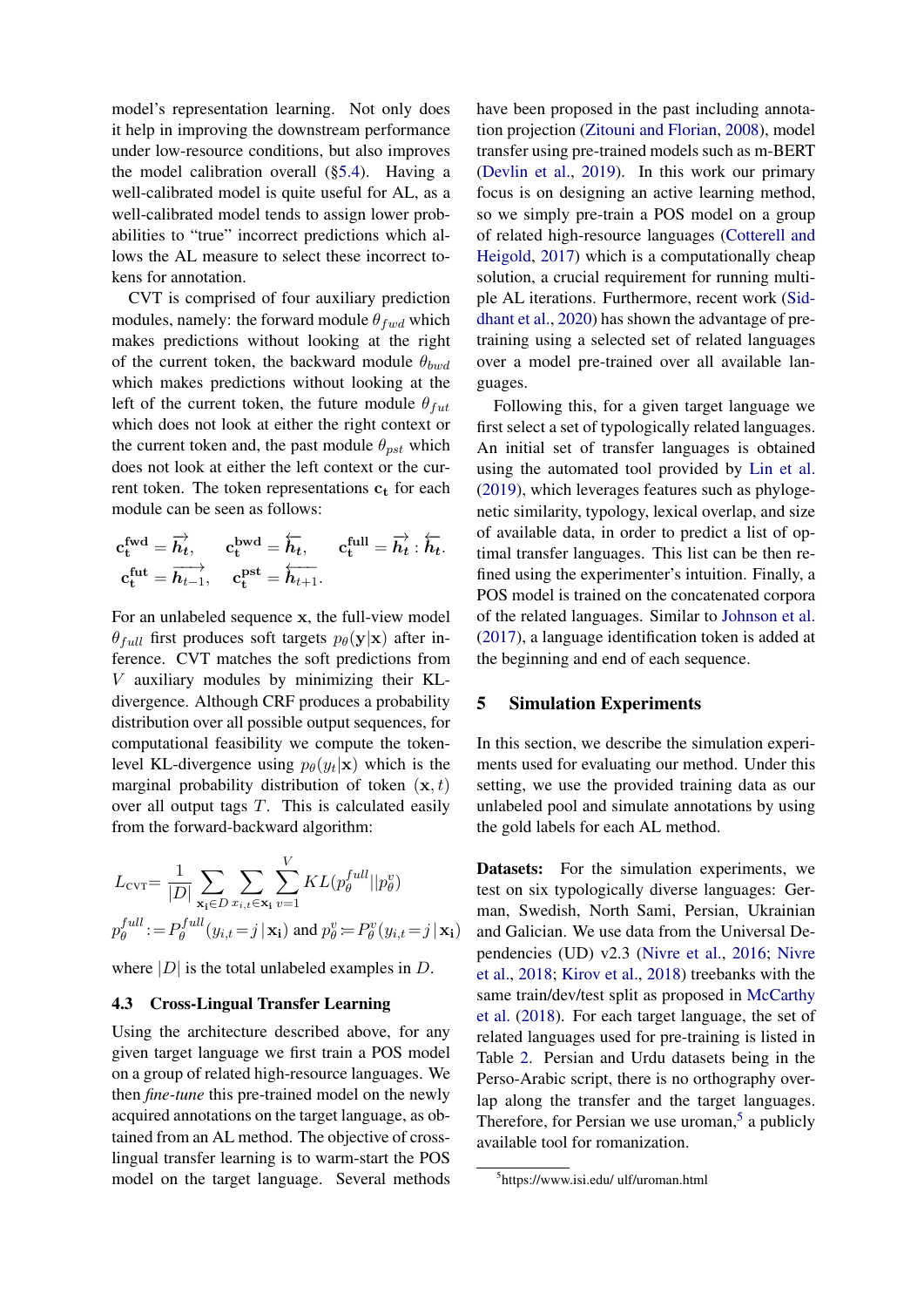| <b>TARGET LANGUAGE</b>  | TRANSFER LANGUAGES (TREEBANK)                    |
|-------------------------|--------------------------------------------------|
| German (de-gsd)         | English $(en$ -ewt $)$ + Dutch $(n!$ -alpino $)$ |
| Swedish (sv-lines)      | Norwegian (no-nynorsk) + Danish (da-ddt)         |
| North Sami (sme-giella) | Finnish (fi-ftb)                                 |
| Persian (fa-seraji)     | Urdu (ur-udtb) + Russian (ru-gsd)                |
| Galician (gl-treegal)   | Spanish $(es-gsd) + Portuguese (pt-gsd)$         |
| Ukrainian (uk-iu)       | Russian (ru-gsd)                                 |
| Griko                   | Greek (el-gdt) + Italian (it-postwita)           |

<span id="page-6-0"></span>Table 2: Dataset details describing the group of related languages over which the model was pre-trained for a given target language.

Baselines: As described in Section [§2,](#page-1-1) we compare our proposed method (CRAL) with *Uncertainty Sampling* (UNS) and *Query-by-commitee* (QBC). We also compare with a random baseline (RAND) that selects tokens randomly from the unlabeled data  $D$ . For QBC, we use the following committee of models  $C = \{\theta_{fwd}, \theta_{bwd}, \theta_{full}\},\$ where  $\theta_i$  are the CVT views ([§4.2\)](#page-4-2). We do not include the  $\theta_{fut}$  and  $\theta_{pst}$  as they are much weaker in comparison to the other views.<sup>[6](#page-6-1)</sup> For CRAL, UNS and RAND, we use the full model view.

Model Hyperparameters: We use a hidden size of 25 for the character Bi-LSTM, 100 for the modeling layer and 200 for the token-level Bi-LSTM. Character embeddings are 30-dimensional and are randomly initialized. We apply a dropout of 0.3 to the character embeddings before inputting to the Bi-LSTM. A further 0.5 dropout is applied to the output vectors of all Bi-LSTMs. The model is trained using the SGD optimizer with learning rate of 0.015. The model is trained till convergence over a validation set.

Active Learning parameters: For all AL methods, we acquire annotations in batches of 50 and run 20 simulation experiments resulting in a total of 1000 tokens annotated for each method. We pre-train the model using the above parameters and after acquiring annotations, we fine-tune it with a learning rate proportional to the number of sentences in the labeled data  $lr = 2.5e^{-5} | X_{\text{LABEL}} |$ .

#### 5.1 Results

Figure [3](#page-6-2) compares our proposed CRAL strategy with the existing baselines. Y-axis represents the difference in POS tagging performance between



<span id="page-6-2"></span>Figure 3: Our method (CRAL) outperforms existing AL methods for all six languages. y-axis is the difference in POS accuracy between CRAL and other AL methods, averaged across 20 iterations with batch size 50.



<span id="page-6-3"></span>Figure 4: Comparison of the POS performance across the different methods for 20 AL iterations for German.

two AL methods and is measured by accuracy. The accuracy is averaged across 20 iterations. Across all six languages, our proposed method CRAL shows significant performance gains over the other methods. In Figure [4](#page-6-3) we plot the individual accuracy values across the 20 iterations for German and we see that our proposed method CRAL performs consistently better across multiple iterations. We also see that the zero-shot model on German (iteration-0) gets a decent warm start because of cross-lingual transfer from Dutch and English.

Furthermore, to check how the performance of the AL methods is affected by the underlying POS tagger architecture, we conduct additional experiments with a different architecture. We replace the CRF layer with a linear layer and use token level softmax to predict the tags, keeping the encoder as before. We present the results for four (North Sami, Swedish, German, Galician) of the six languages in Figure [5.](#page-7-2) Our proposed method CRAL still always outperforms QBC. We observe that only for North Sami, UNS outperforms CRAL, which is similar to the results obtained from BRNN/CRF architecture where the

<span id="page-6-1"></span><sup>6</sup>We chose CVT views for QBC over the ensemble for computational reasons. Training 3 models independently would require three times the computation. Given that for each language we run 20 experiments amounting to a total of 120 experiments, reducing the computational burden was preferred.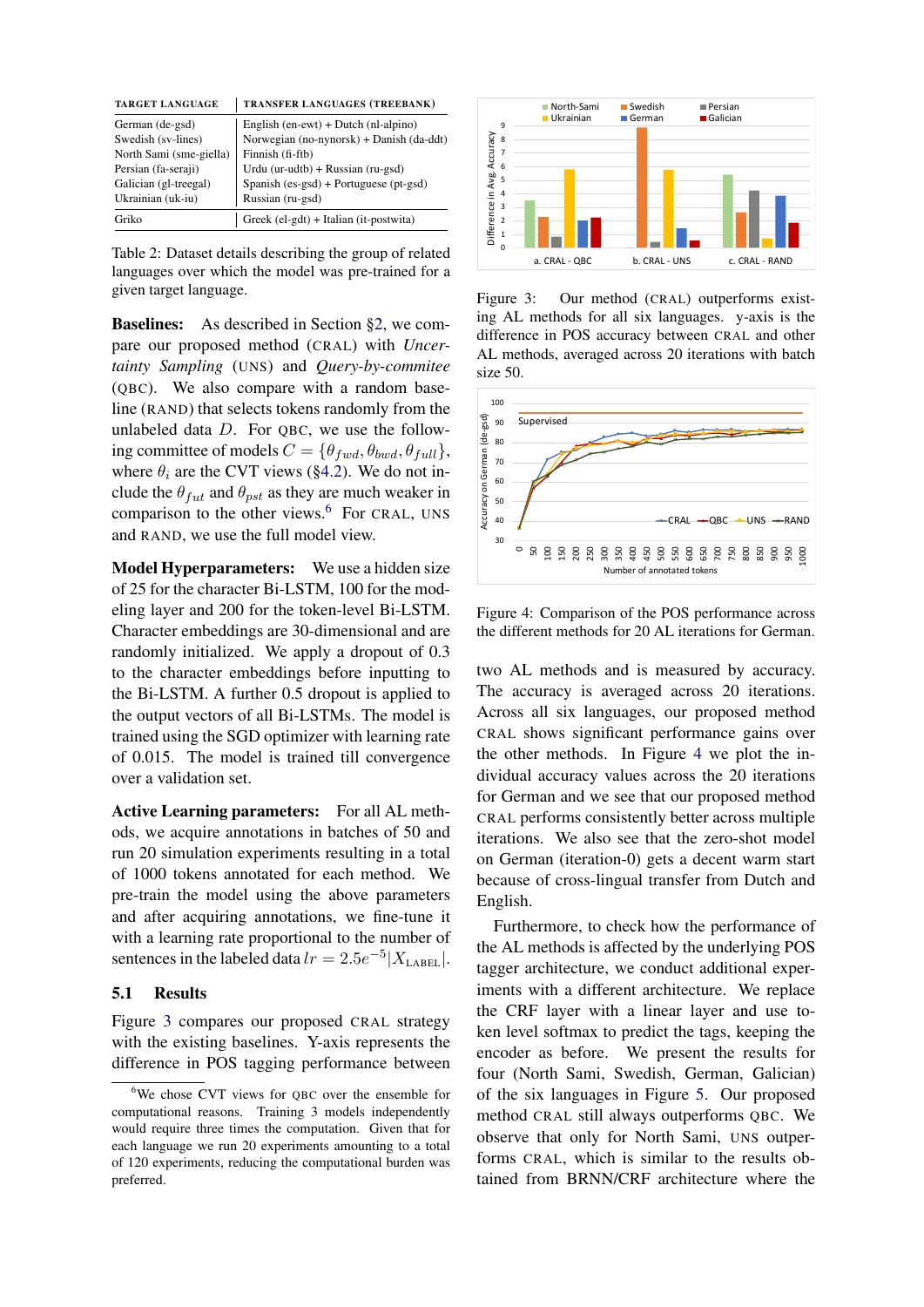

<span id="page-7-2"></span>Figure 5: Comparing the difference in POS performance across the AL methods with BRNN/MLP architecture, averaged across 20 iterations.

| <b>TARGET LANGUAGE</b> | <b>UNS</b> | QBC    | <b>CRAL</b> |
|------------------------|------------|--------|-------------|
| German                 | 74%        | 76%    | 82%         |
| Swedish                | 56 %       | 54 %   | 62 %        |
| North-Sami             | 10 $%$     | $12\%$ | 14%         |
| Persian                | 50 $%$     | 46%    | $46\%$      |
| Galician               | 40%        | 42%    | 44 $\%$     |
| <b>Ukrainian</b>       | 38 $%$     | 48 %   | 48%         |

<span id="page-7-1"></span>Table 3: Percentage of syncretic word types in the first iteration of active learning (consisting of 50 types).

CRAL performs at par with UNS.

#### <span id="page-7-0"></span>5.2 Analysis

In the previous section, we compared the different AL methods by measuring the average POS accuracy. In this section, we perform intrinsic evaluation to compare the quality of the selected data on two aspects:

How similar are the selected and the true data distributions? To measure this similarity, we compare the output tag distribution for each word type in the selected data with the tag distribution in the gold data. This evaluation is necessary because there are significant number of syncretic word types in the selected data as seen in Table [3.](#page-7-1) To recap, *syncretic* word types are word types that can have multiple POS tags based on context. We compute the Wasserstein distance (a metric to compute distance between two probability distributions) between the annotated tag distribution and the true tag distribution for each word type z.

$$
WD(z) = \sum_{j \in \mathcal{J}_z} p_j^{\text{AL}}(z) - p_j^*(z)
$$

where  $\mathcal{J}_z$  is the set of output tags for a word type z in the selected active learning data.  $p_j^{\text{AL}}(z)$ 

| <b>TARGET LANGUAGE</b> | <b>CRAL</b> | <b>UNS</b> | <b>OBC</b> |
|------------------------|-------------|------------|------------|
| German                 | 0.0465      | 0.0801     | 0.0849     |
| Swedish                | 0.0811      | 0.1196     | 0.1013     |
| North Sami             | 0.0270      | 0.0328     | 0.0346     |
| Persian                | 0.0384      | 0.0583     | 0.0444     |
| Galician               | 0.0722      | 0.0953     | 0.0674     |
| Ukrainian              | 0.0770      | 0.1067     | 0.0665     |

<span id="page-7-3"></span>Table 4: Wasserstein distance between the output tag distributions of the selected data and the gold data, lower the better. The above results are after 200 annotated tokens i.e. four AL iterations.

denotes the proportion of tokens annotated with tag j in the selected data and  $p_j^*$  is the proportion of tokens having tag  $j$  in the entire gold data. Lower Wasserstein distance suggests high similarity between the selected tag distribution and output tag distribution. Given that each iteration selects unique tokens, this distance can be computed after each of  $n$  iterations. Table [4](#page-7-3) shows that our proposed strategy CRAL selects data which closely matches the gold data distribution for four out of the six languages.

How effective is the AL method in reducing confusion across iterations? Across iterations, as more data is acquired we expect the incorrect predictions from the previous iterations to be rectified in the subsequent iterations, ideally without damaging the accuracy of existing predictions. However, as seen in Table [3,](#page-7-1) the AL methods have a tendency to select syncretic word types which suggests that across multiple iterations the same word types could get selected albeit under a different context. This could lead to more confusion thereby damaging the existing accuracy if the selected type is not a good representative of its annotated tag. Therefore, we calculate the number of existing correct predictions which were incorrectly predicted in the subsequent iteration, and present the results in Figure [6.](#page-8-0) A lower value suggests that the AL method was effective in improving overall accuracy without damaging the accuracy from existing annotations, and thereby was successful in reducing confusion. From Figure [6,](#page-8-0) the proposed strategy CRAL is clearly more effective than the others in most cases in reducing confusion across iterations.

### 5.3 Oracle Results

In order to check how close to optimal our proposed method CRAL is, we conduct "oracle" com-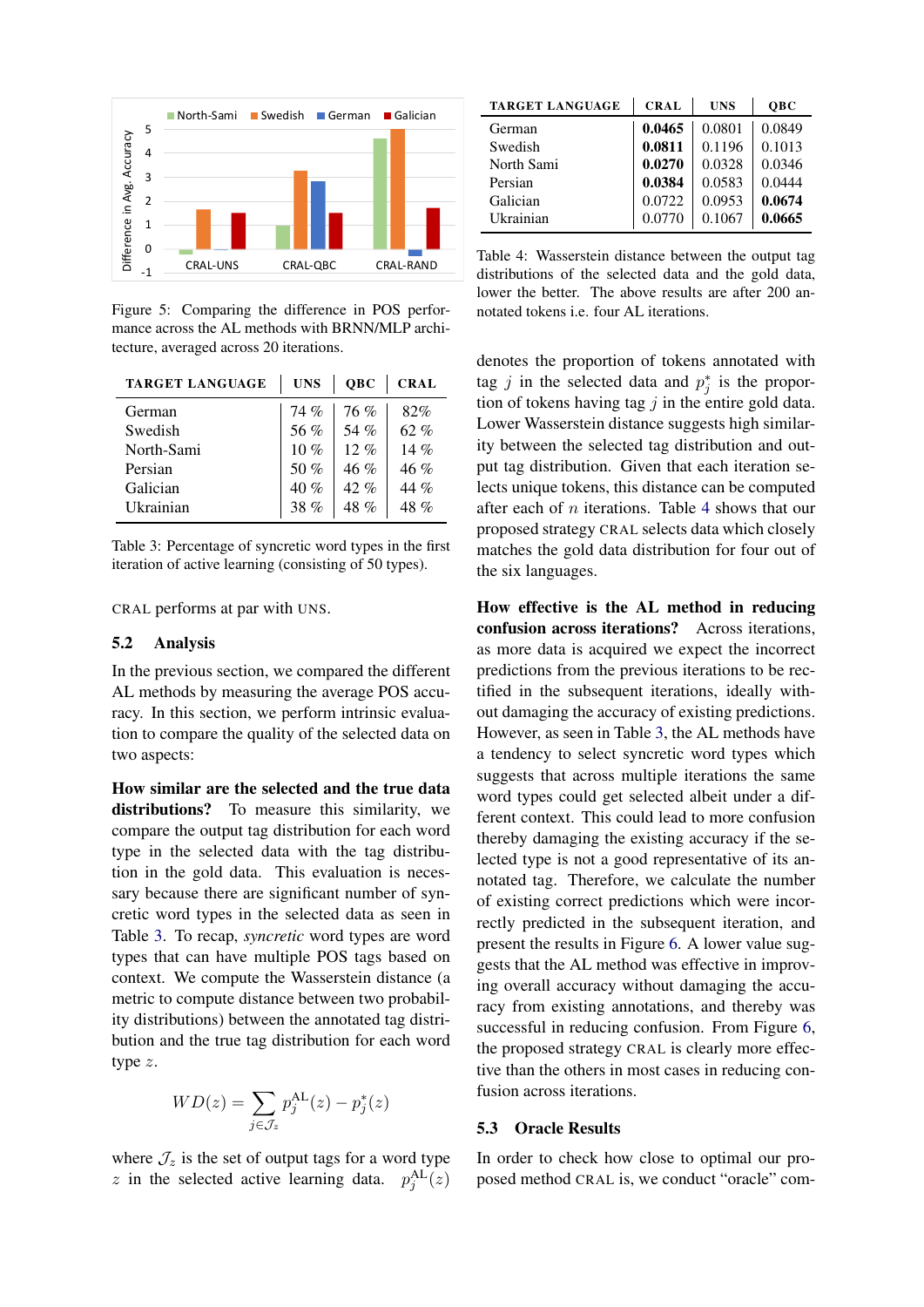

<span id="page-8-0"></span>Figure 6: Confusion score measures the percentage of correct predictions in the first iteration which were incorrectly predicted in the second iterations. Lower values suggest that the selected annotations in the subsequent iterations cause less damage on the model trained on the existing annotations.



<span id="page-8-1"></span>Figure 7: In the *oracle* setting, our method (CRAL-ORACLE) outperforms UNS-ORACLE and QBC-ORACLE in most cases, while the non-oracle CRAL matches the performance of its oracle counterpart. yaxis measures the difference in average accuracy across 20 iterations between the methods being compared.

parisons, where we have access to the gold labels during data selection. The oracle versions of existing methods UNS-ORACLE and QBC-ORACLE are already described in Section [§2.](#page-1-1) For our proposed method CRAL, we construct the oracle version as follows:

CRAL-ORACLE: Select the types having the highest incorrect predictions. Within each type, select that output tag which is most incorrectly predicted. This gives the most confusing output tag for a given word type. From the tokens having the most confusing output tag, select the token representative by taking the centroid of their respective contextualized representations, similar to the procedure described in Section [§3.](#page-3-3)

Figure [7](#page-8-1) compares the performance gain of the POS model trained using CRAL-ORACLE over UNS-ORACLE and QBC-ORACLE (Figure [7.](#page-8-1)a, [7.](#page-8-1)b). Even under the "oracle" setting, our proposed method performs consistently better across all languages (except Ukrainian), unlike the existing methods as seen in Figure [2.](#page-2-1) CRAL closely matches the performance of its corresponding "oracle" CRAL-ORACLE (Figure [7.](#page-8-1)c) which suggests that the proposed method is close to an optimal AL method. However, we note that CRAL-ORACLE is not a "true" upper bound as for Ukrainian it does not out-perform CRAL. We find that for Ukrainian, up to 250 tokens, the oracle method outperforms the non-oracle method after which it under-performs. We hypothesize that this inconsistency is due to noisy annotations in Ukrainian. On analysis we found that the oracle method predicts numerals as NUM but in the gold data some of them are annotated as ADJ. We also find several tokens to have punctuations and numbers mixed with the letters.<sup>[7](#page-8-2)</sup>

In order to verify whether CRAL is accurately selecting data at near-oracle levels, we analyze the intermediate steps leading to the data selection. For each selected word type  $z \in X_{\text{LABEL}}$ , we analyze how well our proposed method of weighting encoder representations with the model confidence of the most confused tag and taking the centroid actually succeeds at "representative" token selection. If this is indeed the case, tokens in the vicinity of the centroid should also have the same "most confused tag" as their predicted label and thereby be mis-classfied instances. To verify this hypothesis we compare how many of the 100 tokens closest to the centroid (in the representation space)  $(X_{NN}(z))$  are truly mis-classified. This score is given by  $p(z)$  for each selected word-type z:

$$
X_{\text{NN}}(z) = \text{b-} \underset{x_{i,t} = z \in D}{\text{arg min}} |\mathbf{c}_{i,t} - \mathbf{c}_z|
$$

$$
p(z) = \frac{|\hat{y}_{i,t} \neq y_{i,t}^*|}{|X_{\text{NN}}(z)|}
$$

where  $b = 100$ .  $\mathbf{c}_z$  is the contextualized representation of the representative instance for the wordtype z i.e the centroid and  $c_{i,t}$  is the contextualized representation of z's token instance  $x_{i,t}$ .  $y_{i,t}^*$  and  $\hat{y}_{i,t}$  are the true and predicted labels of  $x_{i,t}$ . We report the average and median of p across all the selected tokens of the first AL iteration in Figure [8.](#page-9-1) We see that for all languages the median is high  $(i.e. > 0.8)$  which suggests that the majority of the token-tag pairs satisfy this criteria, thus supporting the step of weighting the token representations and choosing the centroid for annotation.

<span id="page-8-2"></span>This is also noted in the UD page:  $https:$ [//universaldependencies.org/treebanks/](https://universaldependencies.org/treebanks/uk_iu/index.html) [uk\\_iu/index.html](https://universaldependencies.org/treebanks/uk_iu/index.html)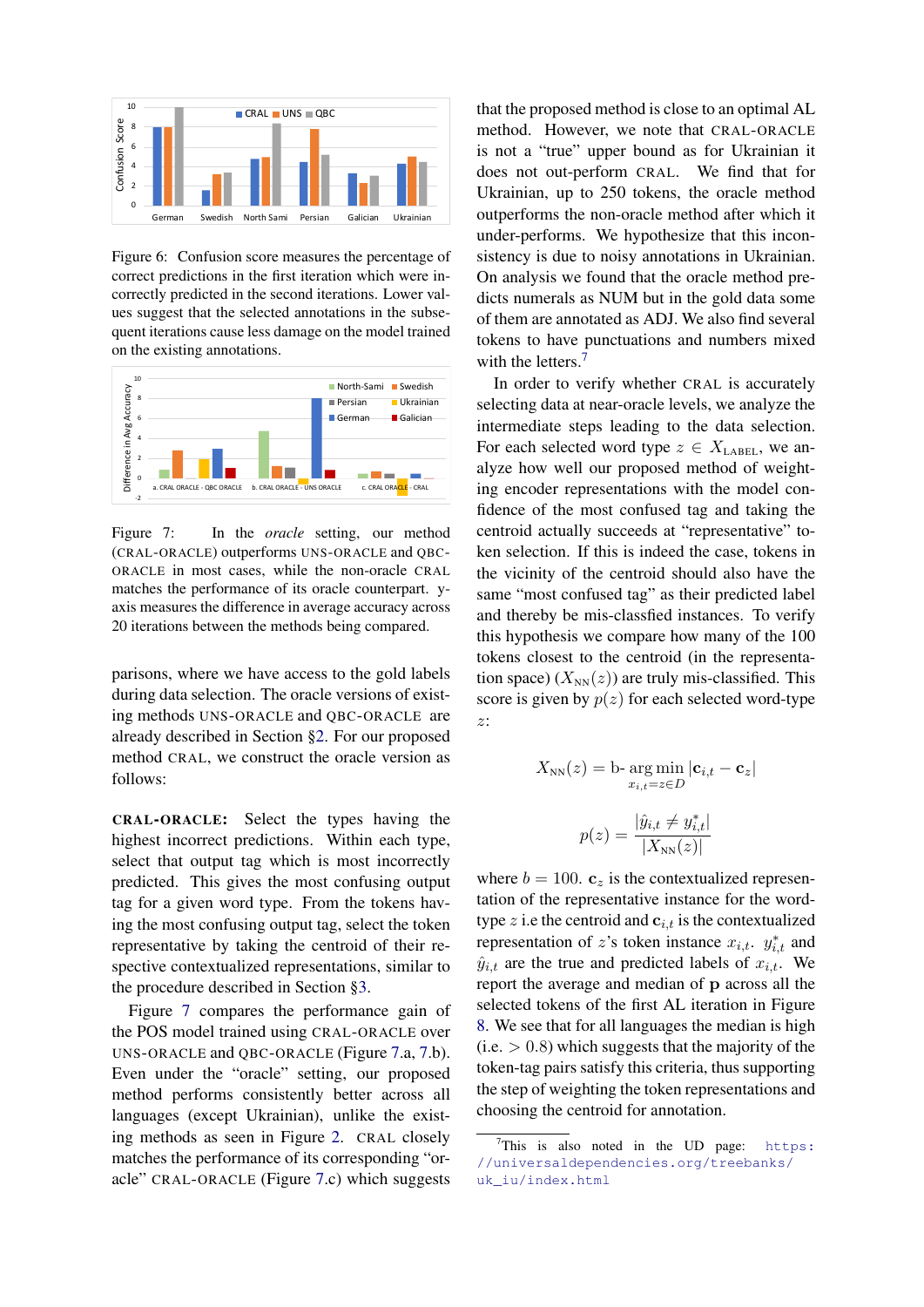

<span id="page-9-1"></span>Figure 8: We report the mean and median of p over all the 50 token-tag pairs selected by the first AL iteration of CRAL. We see that across all languages majority of the token-tag pairs satisfy the criteria of using weighted representations with centroid for token selection.

We also compare the percent of token-tag overlap between the data selected from CRAL with its oracle counterpart: CRAL-ORACLE. For the first AL iteration, the proposed method CRAL has more than 50% overlap with the oracle method for all languages, providing some evidence as to why CRAL is matching the oracle performance.

#### <span id="page-9-0"></span>5.4 Effect of Cross-View Training

As mentioned in Section [§4.2,](#page-4-2) we use cross-view training (CVT) to not only improve our model overall but also to have a well-calibrated model which can be important for active learning. A model is well-calibrated when a model's predicted probabilities over the outcomes reflects the true probabilities over these outcomes [\(Nixon et al.](#page-14-10) [\(2019\)](#page-14-10)). We use Static Calibration Error (SCE), a metric proposed by [Nixon et al.](#page-14-10) [\(2019\)](#page-14-10) to measure the model calibration. SCE bins the model predictions separately for each output tag probability and computes the calibration error within each bin which is averaged across all the bins to produce a single score. For each output tag, bins are created by sorting the predictions based on the output class probability. Hence, the first 10% are placed in bin 1, the next 10% in bin 2, and so on. We conduct two ablation experiments to measure the effect of CVT. First, we train a joint POS model on English and Norwegian datasets using all available training data, and evaluate on the English test set. Second, we use this pre-trained model and fine-tune on 200 randomly sampled German data and evaluate on German test data. We train models with and without CVT, denoted by +/- in Table [5.](#page-9-2) We find that with CVT results both in higher accuracy as well as lower calibration error (SCE). This effect of CVT is much more pronounced in the second experiment, which presents

| <b>EXPERIMENT SETTING</b>         | <b>CVT</b> | <b>SCE</b> | <b>ACCURACY</b> |
|-----------------------------------|------------|------------|-----------------|
| $EN + NO \rightarrow EN$          |            | 0.0190     | 95.53           |
|                                   |            | 0.0174     | 95.58           |
| $EN + NO + DE-200 \rightarrow DE$ |            | 0.1658     | 69.90           |
|                                   |            | 0.1391     | 74.61           |

<span id="page-9-2"></span>Table 5: Evaluating the effect of CVT across two experimental settings. EN: English, NO: Norwegian, DE-200: 200 German annotations. Left of  $\rightarrow$  are the pretraining languages and the right of  $\rightarrow$  is the language on which this model is evaluated. Accuracy measures the POS model performance (higher is better) and SCE measures the model calibration (lower is better).

a low-resource scenario and is common in an active learning framework.

### 6 Human Annotation Experiment

In this section, we apply our proposed approach on Griko, an endangered language spoken by around 20 thousand people in southern Italy, in the Grecìa Salentina area southeast of Lecce. The only available online Griko corpus, referred to as UoI [\(Lekakou et al.,](#page-13-11)  $2013$ ), $8$  consists of 330 utterances by nine native speakers having POS annotations. Additionally, [Anastasopoulos et al.](#page-12-1) [\(2018\)](#page-12-1) collected, processed and released 114 stories, of which only the first 10 stories were annotated by experts and have gold-standard annotations.We conduct human annotation experiments on the remaining un-annotated stories in order to compare the different active learning methods.

Setup: We use Modern Greek and Italian as the two related languages to train our initial POS model.<sup>[9](#page-9-4)</sup> To further improve the model, we finetune on the UoI corpus which consists of 360 labeled sentences. We evaluate the AL performance on the 10 gold-labelled stories from [Anastasopou](#page-12-1)[los et al.](#page-12-1) [\(2018\)](#page-12-1), of which the first two stories, comprising of 143 labeled sentences, are used as the validation set and the remaining 800 labeled sentences form the test set. We use the unannotated stories as our unlabeled pool. We compare CRAL with UNS and QBC, conducting three AL iterations for each method, where each iteration selects roughly 50 tokens for annotation. The annotations are provided by two linguists, familiar with Modern Greek and somewhat familiar with Griko. To familiarize the linguists with the annotation interface, a practice session was conducted in Mod-

<sup>9</sup>With Italian being the dominant language in the region, code switching phenomena appear in the Griko corpora.

<span id="page-9-4"></span><span id="page-9-3"></span><sup>8</sup><http://griko.project.uoi.gr>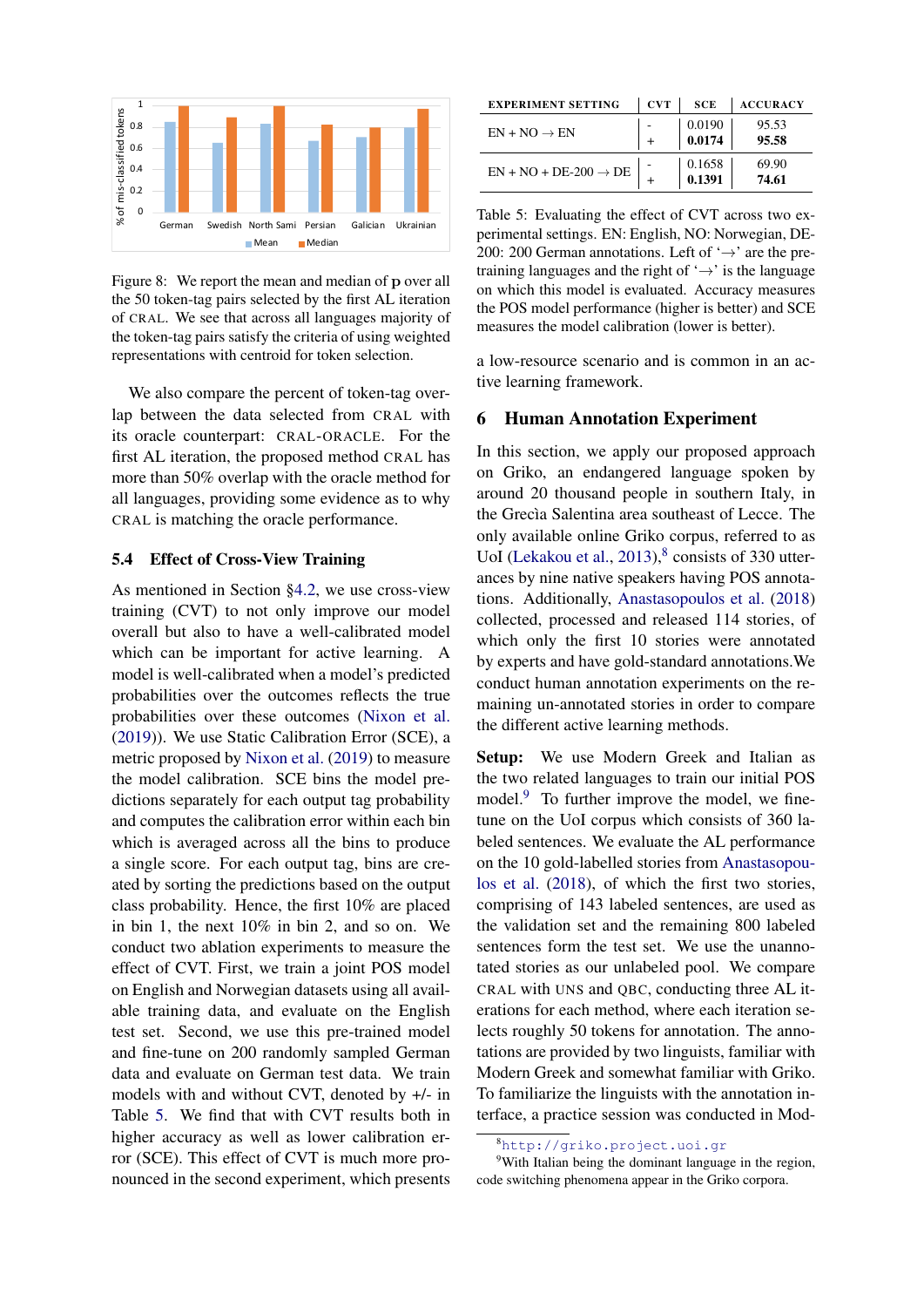ern Greek. In the interface, tokens that need to be annotated are highlighted and presented with their surrounding context. The linguist then simply selects the appropriate POS tag for each highlighted token. Since we do not have gold annotations for these experiments, we also obtained annotations from a third linguist who is more familiar with Griko grammar.

Results: Table [6](#page-11-0) presents the results on three iterations for each AL method, with our proposed method CRAL outperforming the other methods in most cases. We note that we found several frequent tokens (i.e 863/13740 tokens) in the supposedly gold-standard Griko test data to be inconsistently annotated. Specifically, the original annotations did not distinguish between coordinating (CCONJ) and subordinating conjunctions (SCONJ), unlike the UD schema. As a result, when converting the test data to the UD schema all conjunctions where tagged as subordinating ones. Our annotation tool, however, allowed for either CCONJ or SCONJ as tags and the annotators did make use of them. With the help of a senior Griko linguist (Linguist-3), we identified a few types of conjunctions that are always coordinating: variations of 'and' (ce and  $c'$ ), and of 'or' (e or i). We fixed these annotations and used them in our experiments.

For Linguist-1, we observe a decrease in performance in Iteration-3. One possible reason for this decrease is attributed to Linguist-1's poor annotation quality which is also reflected in their low inter-annotator agreement scores. We observe a slight decrease for other linguists which we hypothesize is due to domain mismatch between the annotated data and the test data. In fact, the test set stories and the unlabeled ones originate from different time periods spanning a century, which can lead to slight differences in orthography and usage. For instance, after three AL iterations, the token 'i' had been annotated as CONJ twice and DET once, whereas in the test data all instances of 'i' are annotated as DET. Similar to the simulation experiments, we compute the confusion score for all linguists in Figure [9.](#page-10-0) We find that unlike in the simulation experiments, model trained with UNS causes less damage on the existing annotations as compared to CRAL. However, we note that the model performance from the UNS annotations is much lower than CRAL to begin with.

We also compute the inter-annotator agreement



<span id="page-10-0"></span>Figure 9: Confusion scores for the three Griko linguists. Lower values suggest that the selected annotations in the subsequent iterations cause less damage on the model trained on existing annotation.

at Iteration-1 with the expert (Linguist-3) (Table [6\)](#page-11-0). We find that the agreement scores are lower than one would expect (c.f. the annotation test run on Modern Greek, for which we have gold annotations, yielded much higher inter-annotator agreement scores over 90%). The justification probably lies with our annotators having limited knowledge of Griko grammar, while our AL methods require annotations for ambiguous and "hard" tokens. However, this is a common scenario in language documentation where often linguists are required to annotate in a language they are not very familiar with which makes this task even more challenging. We also recorded the annotation time needed by each linguist for each iteration in Table [6.](#page-11-0) Compared to the UNS method, the linguists annotated (avg.) 2.5 minutes faster using our proposed method which suggests that UNS tends to select harder data instances for annotation.

Similar to the simulation experiments, we report the Wasserstein distance (WD) for all linguists in Table 6. However, unlike in the simulation setting where the WD was computed with the gold training data, for the human experiments we do not have access to the gold annotations and therefore computed WD with the gold test data which however, is from a slightly different domain, which affects the results somewhat. We observe that QBC has lower WD scores for Linguist-1 and Linguist-2 and UNS for Linguist-3. On further analysis, we find that even though QBC has lower WD, it also has the least coverage of the test data i.e. it has the fewest number of annotated tokens which are present in the test data as shown in Table [7.](#page-11-1) We would like to note that a lower WD score doesn't necessarily translate to better tagging accuracy because the WD metric is only informing us how good an AL strategy is in selecting data that matches closely the gold output tag distribution for that selected data.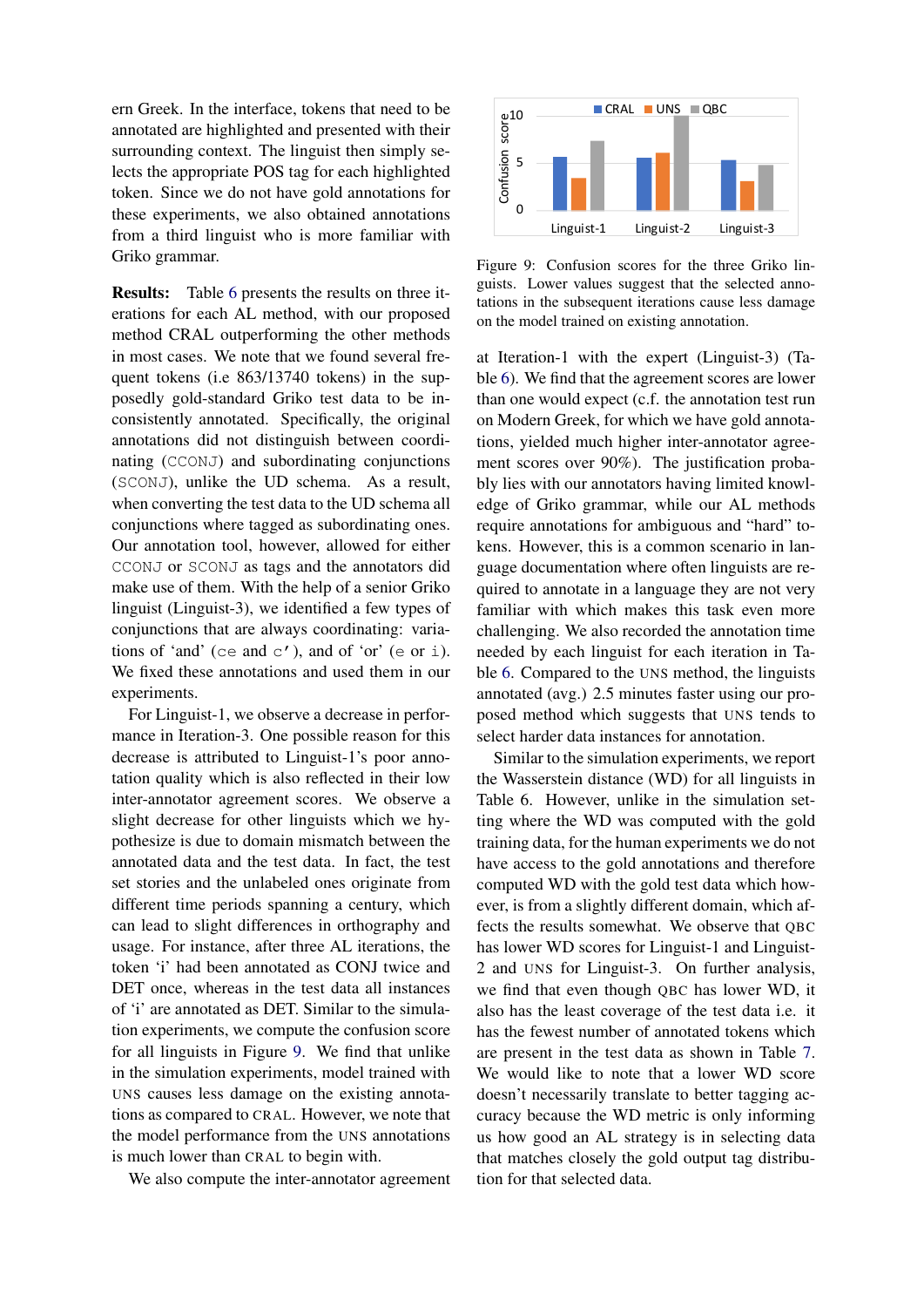|            | AL         | <b>ITERATION-0</b> | <b>ITERATION-1</b> | <b>ITERATION-2</b> | <b>ITERATION-3</b> | IA Agr. | <b>WD</b> |
|------------|------------|--------------------|--------------------|--------------------|--------------------|---------|-----------|
|            | CRAL       | 52.93              | 63.42(10)          | 69.07(10)          | 65.16(16)          | 0.58    | 0.281     |
| Linguist-1 | OBC        | 52.93              | 55.82(15)          | 62.03(17)          | 66.51(15)          | 0.68    | 0.243     |
|            | <b>UNS</b> | 52.93              | 56.14 (15)         | 57.04 (15)         | 65.73(11)          | 0.58    | 0.379     |
|            | CRAL       | 52.93              | 61.24(15)          | 67.24(20)          | 67.05(18)          | 0.70    | 0.346     |
| Linguist-2 | <b>OBC</b> | 52.93              | 56.52(20)          | 65.96(20)          | 66.71(17)          | 0.72    | 0.245     |
|            | <b>UNS</b> | 52.93              | 55.45 (17)         | 58.80 (17)         | 65.73(20)          | 0.70    | 0.363     |
| Linguist-3 | CRAL       | 52.93              | 65.63              | 69.17              | 68.09              |         | 0.159     |
|            | QBC        | 52.93              | 60.50              | 65.69              | 56.20              | -       | 0.170     |
| (Expert)   | <b>UNS</b> | 52.93              | 58.51              | 64.26              | 65.93              |         | 0.125     |

<span id="page-11-0"></span>Table 6: Griko test set POS accuracy after each AL annotation iteration. Each iteration consists of 50 token-level annotations. The number in parentheses is the time in minutes required for annotation. The IA AGR. column reports the inter-annotator agreement against the expert linguist for the first iteration. WD is the Wasserstein distance between the selected tokens and the test distribution.

|            | <b>CRAL</b> | <b>UNS</b> | <b>OBC</b> |
|------------|-------------|------------|------------|
| Linguist-1 | 90          | 95         | 72         |
| Linguist-2 | 84          | 88         | 72         |
| Linguist-3 | 74          | 90         | 61         |

<span id="page-11-1"></span>Table 7: Each cell denotes the number of annotated tokens that are also present in the test data.

## 7 Related Work

Active Learning for POS tagging: Active Learning (AL) has been widely-used for POS tagging. [\(Garrette and Baldridge,](#page-13-12) [2013\)](#page-13-12) use a graph-based label propagation to generalize initial POS annotations to the unlabeled corpus. Further, they find that under a constrained time setting, type-level annotations prove to be more useful than token-level annotations. In line with this, [\(Fang and Cohn,](#page-12-3) [2017\)](#page-12-3) also select informative word types based on uncertainty sampling for low-resource POS tagging. They also construct a tag dictionary from these type-level annotations and then propagate the labels across the entire unlabeled corpus. However, in our initial analysis on uncertainty sampling, we found adding label-propagation harmed the accuracy in certain languages because of prevalent syncretism. [\(Ringger et al.,](#page-14-11) [2007\)](#page-14-11) present different variations of uncertainty-sampling and query-by-committee methods for POS tagging. Similar to [\(Fang and](#page-12-3) [Cohn,](#page-12-3) [2017\)](#page-12-3), they find uncertainty sampling with frequency bias to be the best strategy. [Settles and](#page-14-2) [Craven](#page-14-2) [\(2008\)](#page-14-2) present a nice survey on the different active learning strategies for sequence labeling tasks, whereas [Marcheggiani and Artières](#page-13-3) [\(2014\)](#page-13-3) discuss the strategies for acquiring partially labeled data. [\(Sener and Savarese,](#page-14-3) [2018\)](#page-14-3) propose a *core-set* selection strategy aimed at finding the subset that is competitive across the unlabeled dataset. This work is most similar to ours with respect to using geometric center points as being the most representative. However, to the best of our knowledge, none of the existing works are targeted at reducing confusion within the output classes.

Low-resource POS tagging: Several crosslingual transfer techniques have been used for improving low-resource POS tagging. [Cotterell and](#page-12-4) [Heigold](#page-12-4) [\(2017\)](#page-12-4); [Malaviya et al.](#page-13-13) [\(2018\)](#page-13-13) train a joint neural model on related high-resource languages and find it be very effective on low-resource languages. The main advantage of these methods is that they do not require any parallel text or dictionaries. [Das and Petrov](#page-12-9) [\(2011\)](#page-12-9); [Täckström](#page-14-12) [et al.](#page-14-12) [\(2013\)](#page-14-12); [Yarowsky et al.](#page-14-13) [\(2001\)](#page-14-13); [Nicolai and](#page-14-14) [Yarowsky](#page-14-14) [\(2019\)](#page-14-14) use annotation projection methods to project POS annotations from one language to another. However, annotation projection methods use parallel text, which often might not be of good quality for low-resource languages.

### 8 Conclusion

We have presented a novel active learning method for low-resource POS tagging which works by reducing confusion between output tags. Using simulation experiments across six typologically diverse languages, we show that our confusionreducing strategy achieves higher accuracy than existing methods. Further, we test our approach under a true setting of active learning where we ask linguists to document POS information for an endangered language, Griko. Despite being unfamiliar with the language, our proposed method achieves performance gains over the other meth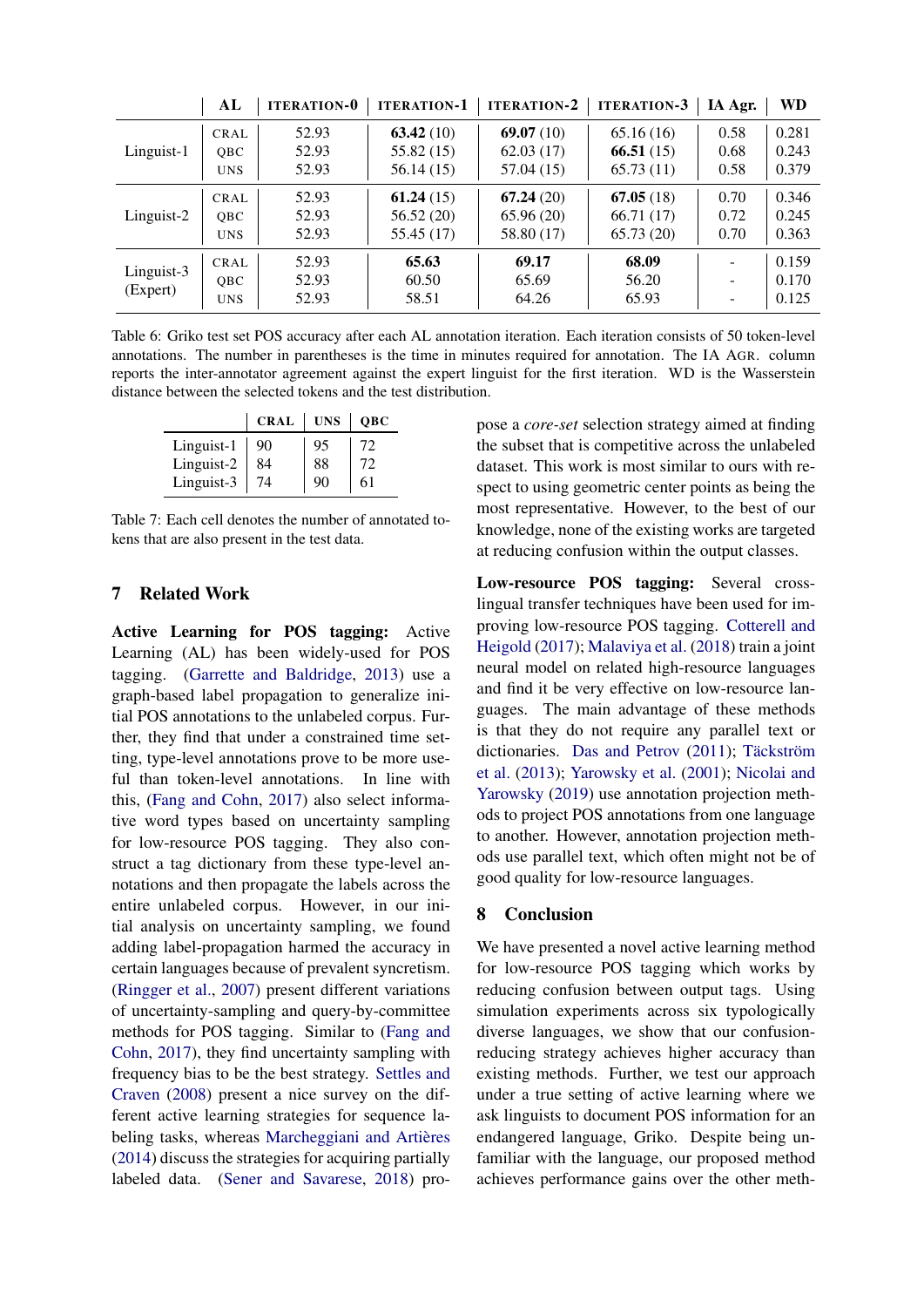ods in most iterations. For our next steps, we plan to explore the possibility of adapting our proposed method for *complete* morphological analysis, which poses an even harder challenge for AL data selection due to the complexity of the task.

# Acknowledgements

The authors are grateful to the anonymous reviewers and the Action Editor who took the time to provide many interesting comments that made the paper significantly better, and to Eleni Antonakaki and Irini Amanaki, for participating in the human annotation experiments. This work is sponsored by the Dr. Robert Sansom Fellowship, the Waibel Presidential Fellowship and the National Science Foundation under grant 1761548.

# References

- <span id="page-12-1"></span>Antonios Anastasopoulos, Marika Lekakou, Josep Quer, Eleni Zimianiti, Justin DeBenedetto, and David Chiang. 2018. [Part-of-Speech Tagging](https://www.aclweb.org/anthology/C18-1214) [on an Endangered Language: a Parallel Griko-](https://www.aclweb.org/anthology/C18-1214)[Italian Resource.](https://www.aclweb.org/anthology/C18-1214) In *Proceedings of the 27th International Conference on Computational Linguistics*, pages 2529–2539, Santa Fe, New Mexico, USA. Association for Computational Linguistics.
- <span id="page-12-0"></span>Ankita and K. A. Abdul Nazeer. 2018. Partof-Speech Tagging and Named Entity Recognition using Improved Hidden Markov Model and Bloom Filter. In *2018 International Conference on Computing, Power and Communication Technologies (GUCON)*, pages 1072–1077. IEEE.
- <span id="page-12-7"></span>Kedar Bellare and Andrew McCallum. 2007. Learning extractors from unlabeled text using relevant databases. In *Sixth International Workshop on Information Integration on the Web*.
- <span id="page-12-2"></span>Bernd Bohnet, Ryan McDonald, Gonçalo Simões, Daniel Andor, Emily Pitler, and Joshua Maynez. 2018. [Morphosyntactic Tagging with](https://doi.org/10.18653/v1/P18-1246) [a meta-BiLSTM Model over Context Sensitive](https://doi.org/10.18653/v1/P18-1246) [Token Encodings.](https://doi.org/10.18653/v1/P18-1246) In *Proceedings of the 56th Annual Meeting of the Association for Computational Linguistics (Volume 1: Long Papers)*, pages 2642–2652, Melbourne, Australia. Association for Computational Linguistics.
- <span id="page-12-6"></span>Aditi Chaudhary, Jiateng Xie, Zaid Sheikh, Graham Neubig, and Jaime Carbonell. 2019. [A Lit](https://doi.org/10.18653/v1/D19-1520)[tle Annotation does a Lot of Good: A Study](https://doi.org/10.18653/v1/D19-1520) [in Bootstrapping Low-resource Named Entity](https://doi.org/10.18653/v1/D19-1520) [Recognizers.](https://doi.org/10.18653/v1/D19-1520) In *Proceedings of the 2019 Conference on Empirical Methods in Natural Language Processing and the 9th International Joint Conference on Natural Language Processing (EMNLP-IJCNLP)*, pages 5164–5174, Hong Kong, China. Association for Computational Linguistics.
- <span id="page-12-5"></span>Kevin Clark, Minh-Thang Luong, Christopher D. Manning, and Quoc Le. 2018. [Semi-Supervised](https://doi.org/10.18653/v1/D18-1217) [Sequence Modeling with Cross-View Training.](https://doi.org/10.18653/v1/D18-1217) In *Proceedings of the 2018 Conference on Empirical Methods in Natural Language Processing (EMNLP)*, pages 1914–1925, Brussels, Belgium. Association for Computational Linguistics.
- <span id="page-12-4"></span>Ryan Cotterell and Georg Heigold. 2017. [Cross-](https://doi.org/10.18653/v1/D17-1078)[Lingual Character-Level Neural Morphological](https://doi.org/10.18653/v1/D17-1078) [Tagging.](https://doi.org/10.18653/v1/D17-1078) In *Proceedings of the 2017 Conference on Empirical Methods in Natural Language Processing (EMNLP)*, pages 748–759, Copenhagen, Denmark. Association for Computational Linguistics.
- <span id="page-12-9"></span>Dipanjan Das and Slav Petrov. 2011. [Unsuper](https://www.aclweb.org/anthology/P11-1061)[vised Part-of-Speech Tagging with Bilingual](https://www.aclweb.org/anthology/P11-1061) [Graph-Based Projections.](https://www.aclweb.org/anthology/P11-1061) In *Proceedings of the 49th Annual Meeting of the Association for Computational Linguistics: Human Language Technologies*, pages 600–609, Portland, Oregon, USA. Association for Computational Linguistics.
- <span id="page-12-8"></span>Jacob Devlin, Ming-Wei Chang, Kenton Lee, and Kristina Toutanova. 2019. [BERT: Pre-training](https://doi.org/10.18653/v1/N19-1423) [of Deep Bidirectional Transformers for Lan](https://doi.org/10.18653/v1/N19-1423)[guage Understanding.](https://doi.org/10.18653/v1/N19-1423) In *Proceedings of the 2019 Conference of the North American Chapter of the Association for Computational Linguistics: Human Language Technologies, Volume 1 (Long and Short Papers)*, pages 4171– 4186, Minneapolis, Minnesota. Association for Computational Linguistics.
- <span id="page-12-3"></span>Meng Fang and Trevor Cohn. 2017. [Model Trans](https://doi.org/10.18653/v1/P17-2093)[fer for Tagging Low-Resource Languages us](https://doi.org/10.18653/v1/P17-2093)[ing a Bilingual Dictionary.](https://doi.org/10.18653/v1/P17-2093) In *Proceedings of the 55th Annual Meeting of the Association for*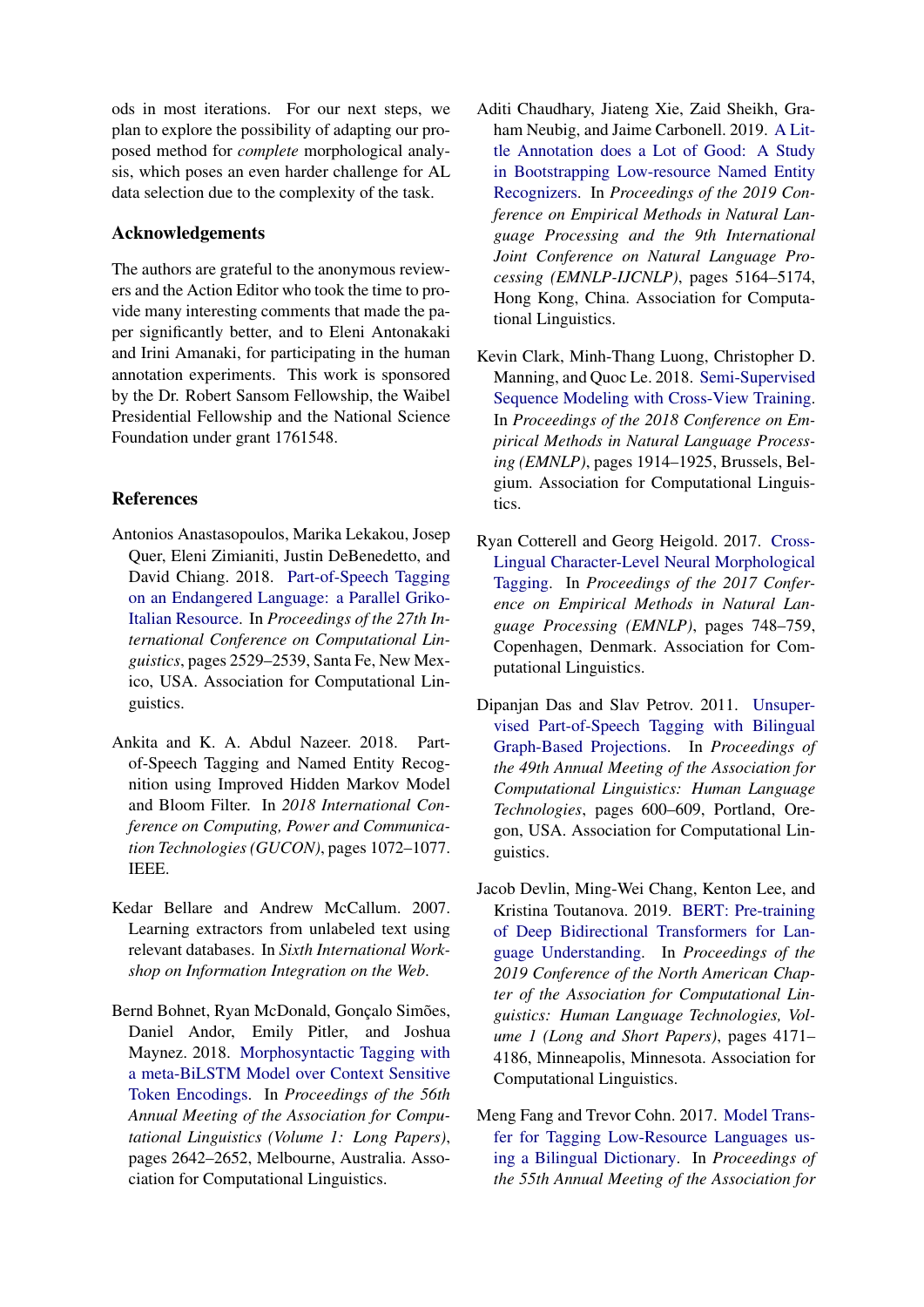*Computational Linguistics (Volume 2: Short Papers)*, pages 587–593, Vancouver, Canada. Association for Computational Linguistics.

- <span id="page-13-12"></span>Dan Garrette and Jason Baldridge. 2013. [Learn](http://www.aclweb.org/anthology/N13-1014)[ing a Part-of-Speech Tagger from Two Hours](http://www.aclweb.org/anthology/N13-1014) [of Annotation.](http://www.aclweb.org/anthology/N13-1014) In *Proceedings of the 2013 Conference of the North American Chapter of the Association for Computational Linguistics: Human Language Technologies*, pages 138– 147, Atlanta, Georgia. Association for Computational Linguistics.
- <span id="page-13-1"></span>Harald Hammarström, Robert Forkel, and Martin Haspelmath. 2018. Glottolog 3.3. Max Planck Institute for the Science of Human History. Jena.
- <span id="page-13-4"></span>Sheng-Jun Huang, Rong Jin, and Zhi-Hua Zhou. 2010. Active Learning by Querying Informative and Representative Examples. In *Advances in neural information processing systems*, pages 892–900.
- <span id="page-13-0"></span>Zhiheng Huang, Wei Xu, and Kai Yu. 2015. Bidirectional LSTM-CRF models for Sequence Tagging. *arXiv preprint arXiv:1508.01991*.
- <span id="page-13-8"></span>Melvin Johnson, Mike Schuster, Quoc V Le, Maxim Krikun, Yonghui Wu, Zhifeng Chen, Nikhil Thorat, Fernanda Viégas, Martin Wattenberg, and Greg Corrado. 2017. Google's Multilingual Neural Machine Translation System: Enabling Zero-Shot Translation. *Transactions of the Association for Computational Linguistics*, 5:339–351.
- <span id="page-13-9"></span>Christo Kirov, Ryan Cotterell, John Sylak-Glassman, Géraldine Walther, Ekaterina Vylomova, Patrick Xia, Manaal Faruqui, Sebastian J. Mielke, Arya McCarthy, Sandra Kübler, David Yarowsky, Jason Eisner, and Mans Hulden. 2018. [UniMorph 2.0: Universal Morphology.](https://www.aclweb.org/anthology/L18-1293) In *Proceedings of the 11th Language Resources and Evaluation Conference*, Miyazaki, Japan. European Language Resource Association.
- <span id="page-13-6"></span>Guillaume Lample, Miguel Ballesteros, Sandeep Subramanian, Kazuya Kawakami, and Chris Dyer. 2016. [Neural architectures for named en](https://doi.org/10.18653/v1/N16-1030)[tity recognition.](https://doi.org/10.18653/v1/N16-1030) In *Proceedings of the 2016 Conference of the North American Chapter of the Association for Computational Linguistics:*

*Human Language Technologies*, pages 260– 270, San Diego, California. Association for Computational Linguistics.

- <span id="page-13-11"></span>Marika Lekakou, Valeria Baldissera, and Antonios Anastasopoulos. 2013. [Documentation](http://griko.project.uoi.gr/) [and analysis of an endangered language: as](http://griko.project.uoi.gr/)[pects of the grammar of griko.](http://griko.project.uoi.gr/)
- <span id="page-13-2"></span>David D Lewis. 1995. Evaluating and optimizing autonomous text classification systems. In *Proceedings of the 18th annual international ACM SIGIR conference on Research and development in information retrieval*, pages 246–254.
- <span id="page-13-7"></span>Yu-Hsiang Lin, Chian-Yu Chen, Jean Lee, Zirui Li, Yuyan Zhang, Mengzhou Xia, Shruti Rijhwani, Junxian He, Zhisong Zhang, Xuezhe Ma, Antonios Anastasopoulos, Patrick Littell, and Graham Neubig. 2019. [Choosing Trans](https://doi.org/10.18653/v1/P19-1301)[fer Languages for Cross-Lingual Learning.](https://doi.org/10.18653/v1/P19-1301) In *Proceedings of the 57th Annual Meeting of the Association for Computational Linguistics*, pages 3125–3135, Florence, Italy. Association for Computational Linguistics.
- <span id="page-13-5"></span>Xuezhe Ma and Eduard Hovy. 2016. [End-to-end](https://doi.org/10.18653/v1/P16-1101) [Sequence Labeling via Bi-directional LSTM-](https://doi.org/10.18653/v1/P16-1101)[CNNs-CRF.](https://doi.org/10.18653/v1/P16-1101) In *Proceedings of the 54th Annual Meeting of the Association for Computational Linguistics (Volume 1: Long Papers)*, pages 1064–1074. Association for Computational Linguistics.
- <span id="page-13-13"></span>Chaitanya Malaviya, Matthew R. Gormley, and Graham Neubig. 2018. [Neural Factor Graph](https://doi.org/10.18653/v1/P18-1247) [Models for Cross-Lingual Morphological Tag](https://doi.org/10.18653/v1/P18-1247)[ging.](https://doi.org/10.18653/v1/P18-1247) In *Proceedings of the 56th Annual Meeting of the Association for Computational Linguistics (Volume 1: Long Papers)*, pages 2653– 2663, Melbourne, Australia. Association for Computational Linguistics.
- <span id="page-13-3"></span>Diego Marcheggiani and Thierry Artières. 2014. [An Experimental comparison of Active Learn](https://doi.org/10.3115/v1/D14-1097)[ing Strategies for Partially Labeled Sequences.](https://doi.org/10.3115/v1/D14-1097) In *Proceedings of the 2014 Conference on Empirical Methods in Natural Language Processing (EMNLP)*, pages 898–906, Doha, Qatar. Association for Computational Linguistics.
- <span id="page-13-10"></span>Arya D. McCarthy, Miikka Silfverberg, Ryan Cotterell, Mans Hulden, and David Yarowsky. 2018. Marrying Universal Dependencies and